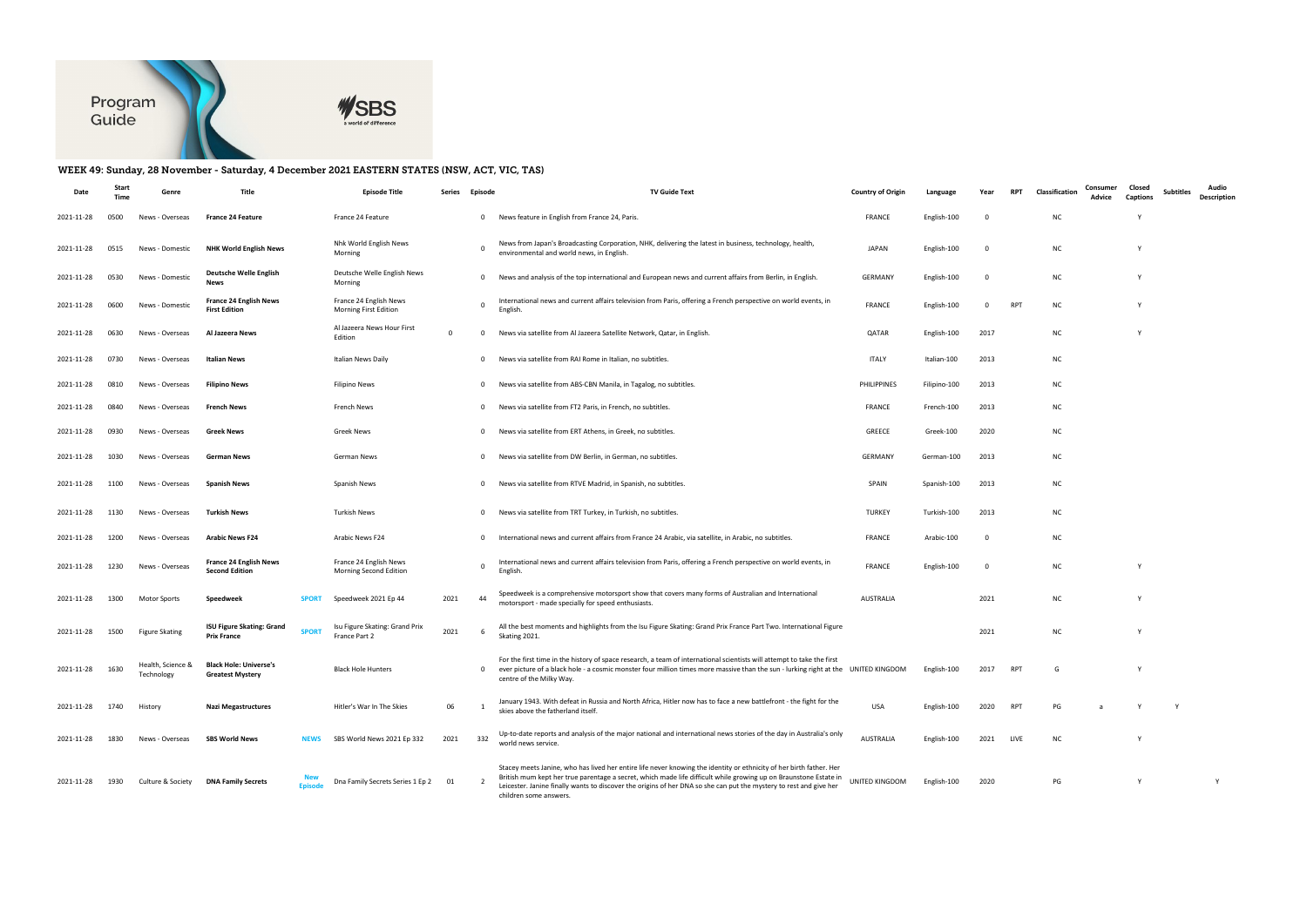| 2021-11-28 | 2040 | Biography                       | New<br>Muhammad Ali<br><b>Series</b><br><b>Premiere</b>         | Muhammad Ali Series 1 Ep 1                                       | 01 | 1              | Muhammad Ali, a new four-part documentary directed by acclaimed filmmaker Ken Burns and written and co-<br>directed by Sarah Burns and David McMahon, brings to life one of the best-known and most indelible figures of<br>the 20th century, a three-time heavyweight boxing champion who captivated millions of fans throughout the<br>world with his mesmerising combination of speed, grace, and power in the ring, and charm and playful boasting<br>outside of it.                                                                                                                                                                                                                         | USA              | English-100  | 2021     |            | M         |       |     |  |
|------------|------|---------------------------------|-----------------------------------------------------------------|------------------------------------------------------------------|----|----------------|--------------------------------------------------------------------------------------------------------------------------------------------------------------------------------------------------------------------------------------------------------------------------------------------------------------------------------------------------------------------------------------------------------------------------------------------------------------------------------------------------------------------------------------------------------------------------------------------------------------------------------------------------------------------------------------------------|------------------|--------------|----------|------------|-----------|-------|-----|--|
| 2021-11-28 | 2305 | History                         | <b>Michael Palin: Travels Of</b><br>A Lifetime                  | Michael Palin: Travels Of A<br>Lifetime                          | 01 |                | Journeying from London to Venice, Michael first encounters the grubby side of that famous city as he does a shift<br>with its refuse collectors. Then it is on to Egypt, where he is thrown into the maelstrom of Cairo life and starts to<br>get a taste for the unexpected. Gradually, Michael, who began the series nervous about the scale of this<br>undertaking, sheds his inhibitions and embrace the joy of travelling.                                                                                                                                                                                                                                                                  | UNITED KINGDOM   | English-100  | 2020     | RPT        | PG        | a n w |     |  |
| 2021-11-28 | 2355 | Documentary                     | <b>Addicted Australia</b>                                       | Addicted Australia Series 1 Ep 4                                 | 01 | 4              | February, 2020. The treatment program has nine weeks to go. Melbourne faces a COVID-19 lockdown as the<br>global pandemic accelerates, and the Turning Point team call a crisis meeting to keep the treatment program on<br>track.                                                                                                                                                                                                                                                                                                                                                                                                                                                               | AUSTRALIA        | English-100  | 2020     | <b>RPT</b> |           | adl   |     |  |
| 2021-11-28 | 2500 | Health, Science &<br>Technology | 24 Hours In Emergency                                           | You're All I Need To Get By                                      | 15 | 18             | The stories of three patients filmed over 24 hours at St George's Hospital, Tooting. Paul, 66, has a dangerously<br>high heart rate. Nicky, 48, has come to A&E with swelling in her throat, and Kit, 7, is in paediatric A&E after<br>injuring his chest whilst on holiday.                                                                                                                                                                                                                                                                                                                                                                                                                     | UNITED KINGDOM   | English-100  | 2019     | <b>RPT</b> | M         |       |     |  |
| 2021-11-28 | 2550 | Health, Science &<br>Technology | Why Do I Put On Weight?                                         | Why Do I Put On Weight?                                          |    | 0              | Your skinny best friend seems to eat twice as much as you. But you're still overweight. Why? For decades,<br>experts thought they had the answer - too many calories and not enough exercise. But the latest scientific<br>research is turning those assumptions on their head. Differences in our individual biology - our genetics,<br>hormones, or psychology - all play a crucial role. Now, five volunteers are going on diets tailored to their bodies<br>and brains. They're just like you - normal people who spend their lives going up and down in weight. Combining<br>rock-solid science with engaging personal stories, this experiment will revolutionise how we think about diet. | UNITED KINGDOM   | English-100  | 2019     | <b>RPT</b> | PG        |       |     |  |
| 2021-11-28 | 2645 | Politics & Current<br>Affairs   | <b>America's Great Divide:</b><br><b>Obama To Trump</b>         | America's Great Divide: From<br>Obama To Trump S1 Ep 2           | 01 |                | A look at how Donald Trump's campaign exploited the country's divisions and how his presidency has unleashed<br>anger on both sides of the divide.                                                                                                                                                                                                                                                                                                                                                                                                                                                                                                                                               | USA              | English-100  | 2020     | <b>RPT</b> |           | alsv  |     |  |
| 2021-11-28 | 2845 | Cooking                         | <b>Destination Flavour Down</b><br><b>Under Bitesize</b>        | Destination Flavour Down<br>Under Bitesize Series 1 Ep 9         | 01 | -9             | Some of your favourite moments and recipes from Adam Liaw's culinary and cultural journey through Australia<br>and New Zealand.                                                                                                                                                                                                                                                                                                                                                                                                                                                                                                                                                                  | <b>AUSTRALIA</b> | English-100  | 2014     | <b>RPT</b> |           |       |     |  |
| 2021-11-28 | 2855 | Cooking                         | <b>Destination Flavour Down</b><br><b>Under Bitesize</b>        | <b>Destination Flavour Down</b><br>Under Bitesize Series 1 Ep 10 | 01 | 10             | Some of your favourite moments and recipes from Adam Liaw's culinary and cultural journey through Australia<br>and New Zealand.                                                                                                                                                                                                                                                                                                                                                                                                                                                                                                                                                                  | <b>AUSTRALIA</b> | English-100  | 2014     | RPT        | G         |       |     |  |
| 2021-11-29 | 0500 | News - Overseas                 | <b>France 24 Feature</b>                                        | France 24 Feature                                                |    | $\overline{0}$ | News feature in English from France 24, Paris.                                                                                                                                                                                                                                                                                                                                                                                                                                                                                                                                                                                                                                                   | FRANCE           | English-100  | - 0      |            | NC        |       | - Y |  |
| 2021-11-29 | 0515 | News - Domestic                 | <b>NHK World English News</b>                                   | Nhk World English News<br>Morning                                |    |                | News from Japan's Broadcasting Corporation, NHK, delivering the latest in business, technology, health,<br>environmental and world news, in English.                                                                                                                                                                                                                                                                                                                                                                                                                                                                                                                                             | JAPAN            | English-100  | - 0      |            | <b>NC</b> |       |     |  |
| 2021-11-29 | 0530 | News - Domestic                 | Deutsche Welle English<br>News                                  | Deutsche Welle English News<br>Morning                           |    |                | 0 News and analysis of the top international and European news and current affairs from Berlin, in English.                                                                                                                                                                                                                                                                                                                                                                                                                                                                                                                                                                                      | GERMANY          | English-100  |          |            | NC        |       |     |  |
| 2021-11-29 | 0600 | News - Domestic                 | France 24 English News<br><b>First Edition</b>                  | France 24 English News<br>Morning First Edition                  |    | $\Omega$       | International news and current affairs television from Paris, offering a French perspective on world events, in<br>English.                                                                                                                                                                                                                                                                                                                                                                                                                                                                                                                                                                      | <b>FRANCE</b>    | English-100  | $\Omega$ | RPT        | ΝC        |       |     |  |
| 2021-11-29 | 0630 | News - Overseas                 | This Week with George<br>Stephanopoulos                         | Abc America: This Week With<br>George Stephanopoulos             |    |                | 0 This Week with George Stephanopoulos from ABC America.                                                                                                                                                                                                                                                                                                                                                                                                                                                                                                                                                                                                                                         | USA              | English-100  | 0        |            | NC        |       | Y   |  |
| 2021-11-29 | 0730 | News - Overseas                 | <b>Italian News</b>                                             | <b>Italian News Daily</b>                                        |    | $\mathbf{0}$   | News via satellite from RAI Rome in Italian, no subtitles.                                                                                                                                                                                                                                                                                                                                                                                                                                                                                                                                                                                                                                       | <b>ITALY</b>     | Italian-100  | 2013     |            | <b>NC</b> |       |     |  |
| 2021-11-29 | 0810 | News - Overseas                 | <b>Filipino News</b>                                            | <b>Filipino News</b>                                             |    | $\mathbf{0}$   | News via satellite from ABS-CBN Manila, in Tagalog, no subtitles.                                                                                                                                                                                                                                                                                                                                                                                                                                                                                                                                                                                                                                | PHILIPPINES      | Filipino-100 | 2013     |            | <b>NC</b> |       |     |  |
| 2021-11-29 | 0840 | News - Overseas                 | French News                                                     | French News                                                      |    | $\mathbf{0}$   | News via satellite from FT2 Paris, in French, no subtitles.                                                                                                                                                                                                                                                                                                                                                                                                                                                                                                                                                                                                                                      | <b>FRANCE</b>    | French-100   | 2013     |            | <b>NC</b> |       |     |  |
| 2021-11-29 | 0930 | News - Overseas                 | <b>Greek News</b>                                               | Greek News                                                       |    | $\mathbf{0}$   | News via satellite from ERT Athens, in Greek, no subtitles.                                                                                                                                                                                                                                                                                                                                                                                                                                                                                                                                                                                                                                      | GREECE           | Greek-100    | 2020     |            | NC        |       |     |  |
| 2021-11-29 | 1030 | News - Overseas                 | German News                                                     | German News                                                      |    | $\mathbf{0}$   | News via satellite from DW Berlin, in German, no subtitles.                                                                                                                                                                                                                                                                                                                                                                                                                                                                                                                                                                                                                                      | <b>GERMANY</b>   | German-100   | 2013     |            | <b>NC</b> |       |     |  |
| 2021-11-29 | 1100 | News - Overseas                 | <b>Spanish News</b>                                             | Spanish News                                                     |    | $\mathbf{0}$   | News via satellite from RTVE Madrid, in Spanish, no subtitles.                                                                                                                                                                                                                                                                                                                                                                                                                                                                                                                                                                                                                                   | SPAIN            | Spanish-100  | 2013     |            | <b>NC</b> |       |     |  |
| 2021-11-29 | 1130 | News - Overseas                 | <b>Turkish News</b>                                             | Turkish News                                                     |    |                | 0 News via satellite from TRT Turkey, in Turkish, no subtitles.                                                                                                                                                                                                                                                                                                                                                                                                                                                                                                                                                                                                                                  | <b>TURKEY</b>    | Turkish-100  | 2013     |            | NC        |       |     |  |
| 2021-11-29 | 1200 | News - Overseas                 | <b>Arabic News F24</b>                                          | Arabic News F24                                                  |    | $\mathbf{0}$   | International news and current affairs from France 24 Arabic, via satellite, in Arabic, no subtitles.                                                                                                                                                                                                                                                                                                                                                                                                                                                                                                                                                                                            | <b>FRANCE</b>    | Arabic-100   | 0        |            | <b>NC</b> |       |     |  |
| 2021-11-29 | 1230 | News - Overseas                 | <b>ABC America: World News</b><br><b>NEWS</b><br><b>Tonight</b> | Abc America: World News<br>Tonight With David Muir               |    | $\Omega$       | America's number one network news bulletin with anchors David Muir weekdays, Whit Johnson Saturday edition,<br>and Linsey Davis Sunday edition.                                                                                                                                                                                                                                                                                                                                                                                                                                                                                                                                                  | USA              | English-100  | - 0      |            | NC        |       | Y   |  |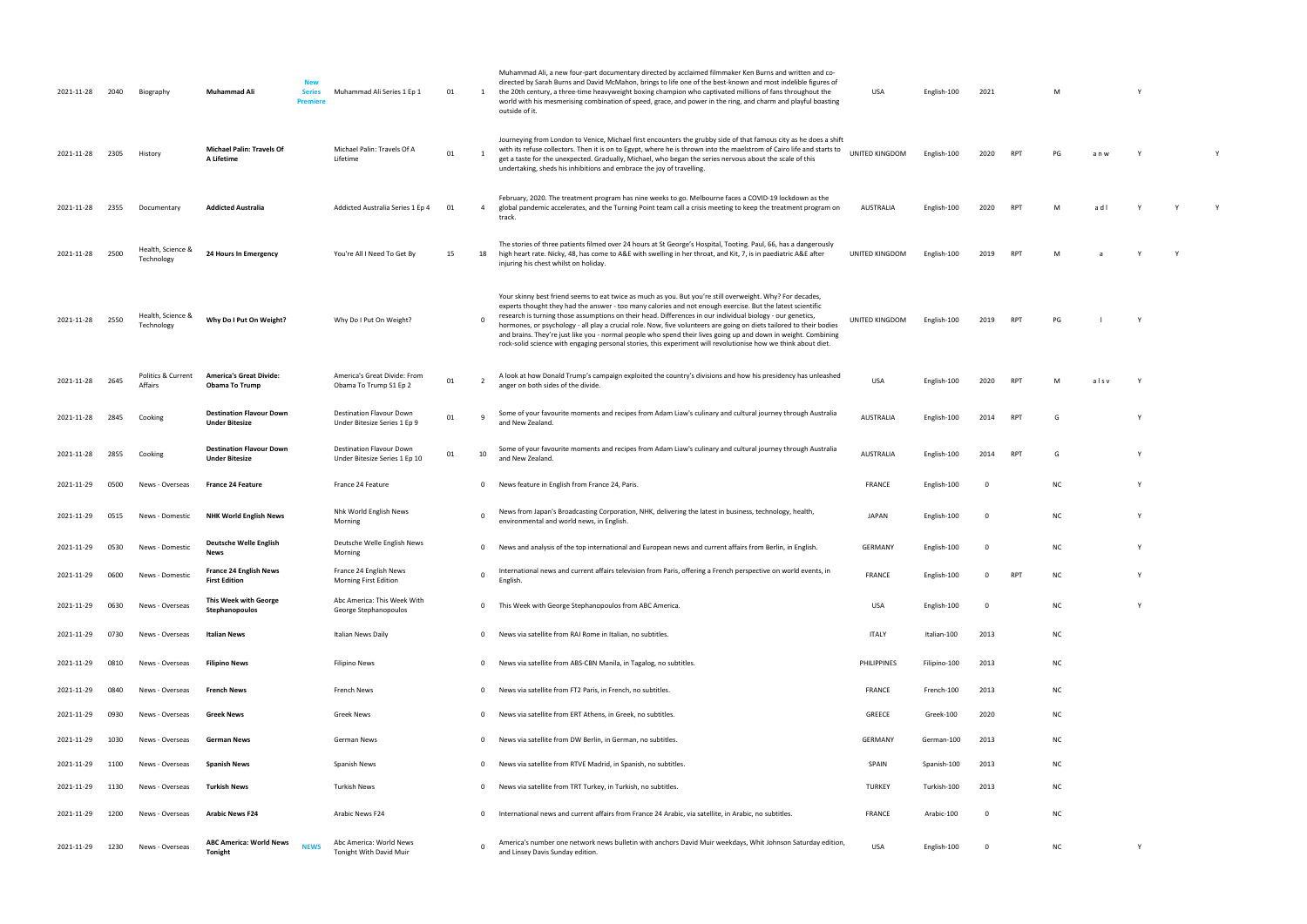| 2021-11-29 | 1300 | News - Overseas                 | Al Jazeera News                         |                                            | Al Jazeera News Hour Second<br>Edition           |      | 0          | News via satellite from Al Jazeera Satellite Network, Qatar, in English.                                                                                                                                                                                                                                                                                                                                                              | QATAR            | English-100 | 2012 |                 | N0  |      |     |  |
|------------|------|---------------------------------|-----------------------------------------|--------------------------------------------|--------------------------------------------------|------|------------|---------------------------------------------------------------------------------------------------------------------------------------------------------------------------------------------------------------------------------------------------------------------------------------------------------------------------------------------------------------------------------------------------------------------------------------|------------------|-------------|------|-----------------|-----|------|-----|--|
| 2021-11-29 | 1400 | Culture & Society               | <b>The Employables</b>                  |                                            | Employables Series 1, The                        | 01   | - 2        | After putting 12 diverse Australians who have all struggled with employment through their paces at boot camp,<br>Creel Price will announce the final six who will continue for the next seven weeks. He will choose just two ideas to<br>develop into a business worthy of pitching to a room full of investors. Each of the six will have to prove to him<br>why their idea should be chosen.                                        | <b>AUSTRALIA</b> | English-100 | 2018 | RP <sub>1</sub> | M   |      | Y   |  |
| 2021-11-29 | 1500 | Culture & Society               | <b>Perspective Shift</b>                |                                            | Prue                                             | 01   |            | We uncover the journey of one of Australia's leading visual artists, Prue Stevenson. We explore Prue's artist<br>practice, how it began, and how her identity as an autistic person intertwines with her artistic practice.                                                                                                                                                                                                           | <b>AUSTRALIA</b> | English-100 | 2019 | RP              | PG  |      |     |  |
| 2021-11-29 | 1535 | Cooking                         | The Cook Up with Adam<br>Liaw           | <b>SBS</b><br><b>Food</b><br><b>Encore</b> | Cheat's Dessert                                  | 01   | 160        | Host Adam Liaw, Ethiopian cook Tinsae Elsdon and head chef at The Old Fitz, Anna Ugarte-Carral, drop in to The<br>Cook Up kitchen to share the favourite cheat's desserts.                                                                                                                                                                                                                                                            | <b>AUSTRALIA</b> | English-100 | 2021 |                 | PG  |      | Y   |  |
| 2021-11-29 | 1605 | Culture & Society               | <b>Cat Tales</b>                        |                                            | Cat Tales                                        |      | $^{\circ}$ | They may have stolen many hearts - and the internet - but cats can be perplexing pets. As much cuddly and<br>playful as they are aloof and uncaring, they've often raised the question: Did humans ever really domesticate<br>felines? And what more can science tell us about a relationship that predates history?                                                                                                                  | USA              | English-100 | 2019 | RP <sup></sup>  | PG  |      |     |  |
| 2021-11-29 | 1705 | Quiz                            | Jeopardy!                               | <b>Episod</b>                              | Jeopardy Series 35 Ep 136                        | 35   | 136        | The late Alex Trebek hosts Jeopardy!, where the answers are revealed and the contestants must guess the<br>appropriate questions.                                                                                                                                                                                                                                                                                                     | <b>USA</b>       | English-100 | 2018 |                 | PG  |      |     |  |
| 2021-11-29 | 1730 | Quiz                            | <b>Letters And Numbers</b>              |                                            | Letters And Numbers Series 2<br>Ep 14            | 02   | 14         | Two contestants pit their linguistic and numerical skills against each other and the clock in this entertaining quiz<br>show. Join host Richard Morecroft along with maths whiz Lily Serna and wordsmith David Astle.                                                                                                                                                                                                                 | <b>AUSTRALIA</b> | English-100 | 2010 | RP <sub>1</sub> | G   |      |     |  |
| 2021-11-29 | 1800 | Quiz                            | Mastermind                              |                                            | Mastermind Series 3 Ep 31                        | 03   | 31         | In this Second Chance round, the specialty subjects are Disney Movies, Oscar Wilde, tabletop game Warhammer:<br>Age of Sigmar, and author Lee Child.                                                                                                                                                                                                                                                                                  | <b>AUSTRALIA</b> | English-100 | 2021 | RP <sub>1</sub> | G   |      |     |  |
| 2021-11-29 | 1830 | News - Overseas                 | <b>SBS World News</b>                   | <b>NEWS</b>                                | SBS World News 2021 Ep 333                       | 2021 | 333        | Up-to-date reports and analysis of the major national and international news stories of the day in Australia's only<br>world news service.                                                                                                                                                                                                                                                                                            | <b>AUSTRALIA</b> | English-100 | 2021 | LIVE            | NC. |      |     |  |
| 2021-11-29 | 1935 | History                         | <b>Britain's Most Historic</b><br>Towns |                                            | Glasgow Age Of Steam                             | 03   | -5         | Alice explores Glasgow's age of steam, from lethal diseases and industrial injury to genteel tea rooms, football at<br>Celtic Park, and the beautiful Loch Katrine.                                                                                                                                                                                                                                                                   | UNITED KINGDOM   | English-100 | 2020 | RP1             | PG  |      | Υ   |  |
| 2021-11-29 | 2030 | Nature &<br>Environment         | <b>Animal Einsteins</b>                 | <b>New</b><br><b>Episod</b>                | Social Networks                                  | 01   |            | Chris Packham takes a look at the social intelligence of animals that live in groups, from pack hunting lions that<br>are smarter than other big cats, to monkeys that show trust by poking each other in the eye. He meets the<br>scientists behind new research showing that ants that are masters of social distancing and that it's their social<br>networking skills that allow females to rise to the top of hyena hierarchies. | UNITED KINGDOM   | English-100 | 2021 |                 | PG  |      | Y   |  |
| 2021-11-29 | 2125 | Health, Science &<br>Technology | 24 Hours In Emergency                   | Episode                                    | Miracles                                         | 01   | -5         | This compilation episode focusses on miraculous recoveries. A 19-year-old motorcyclist arrives in resus after<br>being found bent double under a car and a 48-year-old paraglider pilot comes to St George's after a gust of wind UNITED KINGDOM<br>threw him into a cliff.                                                                                                                                                           |                  | English-100 | 2021 |                 | M   |      |     |  |
| 2021-11-29 | 2220 | News - Domestic                 | <b>SBS World News Late</b>              | <b>NEWS</b>                                | SBS World News Late 2021 Ep<br>236               | 2021 | 236        | Up-to-date reports and analysis of the major national and international news stories of the day in Australia's only<br>world news service.                                                                                                                                                                                                                                                                                            | <b>AUSTRALIA</b> | English-100 | 2021 | LIVE            | ΝC  |      |     |  |
| 2021-11-29 | 2250 | Crime                           | Bosch                                   | <b>Episod</b>                              | Por Sonia                                        | 07   |            | As Billets posts the Hollywood homicide detectives' new assignments, Bosch puts a plan in motion to arrest<br>Mickey Pena, leading to some severe consequences. Billets makes an impression and Maddie makes a decision<br>about her future.                                                                                                                                                                                          | USA              | English-100 | 2021 |                 | м   | alv  | - Y |  |
| 2021-11-29 | 2345 | Thriller                        | <b>The Crimson Rivers</b>               |                                            | Lessons Of Darkness Part 1                       | 01   |            | Two Cistercian monks are brutally murdered near Lille - one of them an old friend of commissar Niemans.<br>Together with Camille, Niemans engages in the investigation of the homicide, led by Sabrina Harel.                                                                                                                                                                                                                         | <b>FRANCE</b>    | French-100  | 2019 | RP <sub>1</sub> | M   | anv  |     |  |
| 2021-11-29 | 2440 | Thriller                        | <b>The Crimson Rivers</b>               |                                            | Lessons Of Darkness Part 2                       | 01   |            | Niemans and Camille uncover the truth upon investigating a rock band. The musicians are hiding the extremely<br>violent Satanists responsible for the murders of the two monks, the death of the mayor's young daughter, and<br>the disappeared girls.                                                                                                                                                                                | <b>FRANCE</b>    | French-100  | 2019 | RP <sub>1</sub> | MA  | anv  |     |  |
| 2021-11-29 | 2535 | Contemporary                    | The Red Line                            |                                            | I Must Tell You What We Have<br>Inherited        | 01   | 7          | Tia's campaign for alderman is in jeopardy after it is revealed that Jira is her daughter, whom she gave up for<br>adoption. Also, in order to help indict Paul, Daniel tries to find the anonymous sender of the security tape that<br>shows him shooting Harrison.                                                                                                                                                                  | USA              | English-100 | 2019 | RP <sub>1</sub> | M   |      |     |  |
| 2021-11-29 | 2625 | Contemporary                    | The Red Line                            |                                            | Victory Alone Is Note The<br>Change We Seek, The | 01   |            | Tia receives a financial windfall from an unlikely source, putting her back in the race for Alderman against Nathan<br>Gordon. Also, Paul makes a profound and life-changing revelation about himself.                                                                                                                                                                                                                                | USA              | English-100 | 2019 | RP              | M   |      |     |  |
| 2021-11-29 | 2715 | Nature &<br>Environment         | <b>Sinkholes: Deadly Drops</b>          |                                            | Terror Beneath Our Feet, The                     | 02   |            | Sinkholes are causing chaos every time they appear. In this episode, we hear from people who have had terrifying<br>encounters with abandoned mines or mineshafts - that could collapse into giant sinkholes at any moment.                                                                                                                                                                                                           | UNITED KINGDOM   | English-100 | 2018 | RP <sub>1</sub> | PG  |      |     |  |
| 2021-11-29 | 2805 | Documentary                     | <b>Vice Guide To Film</b>               |                                            | Indigenous New Wave                              | 02   |            | From Oklahoma to the Canadian Arctic, we explore on-screen indigenous representation including the<br>'Hollywood Indian' of classic westerns to a new generation of storytellers.                                                                                                                                                                                                                                                     | CANADA           | English-100 | 2017 | RP <sub>1</sub> | M   | alnv |     |  |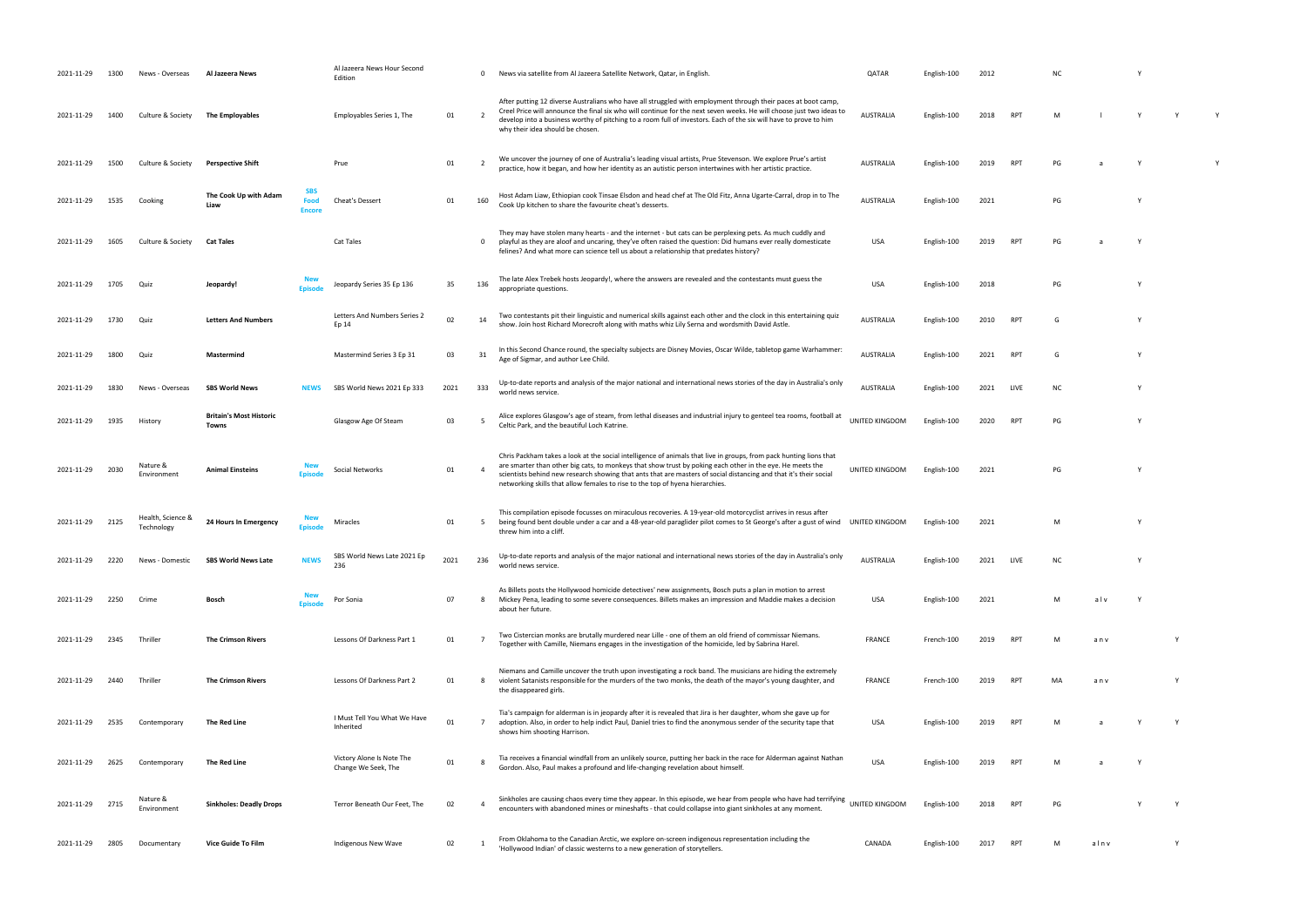| 2021-11-29 | 2855 | Cooking           | Poh & Co. Bitesize                                    |                                     | Garden, The                                        | 01   |                         | Step into the always delicious world of acclaimed cook, artist, and lover of life - Poh Ling Yeow.                                                                                                                                                                                                                                                                                                  | <b>AUSTRALIA</b> | English-100  | 2014                    | RP <sub>1</sub> | G         |  |  |
|------------|------|-------------------|-------------------------------------------------------|-------------------------------------|----------------------------------------------------|------|-------------------------|-----------------------------------------------------------------------------------------------------------------------------------------------------------------------------------------------------------------------------------------------------------------------------------------------------------------------------------------------------------------------------------------------------|------------------|--------------|-------------------------|-----------------|-----------|--|--|
| 2021-11-30 | 0500 | News - Overseas   | <b>France 24 Feature</b>                              |                                     | France 24 Feature                                  |      | $\mathbf{0}$            | News feature in English from France 24, Paris.                                                                                                                                                                                                                                                                                                                                                      | <b>FRANCE</b>    | English-100  | - 0                     |                 | <b>NC</b> |  |  |
| 2021-11-30 | 0515 | News - Domestic   | <b>NHK World English News</b>                         |                                     | Nhk World English News<br>Morning                  |      | $\mathbf 0$             | News from Japan's Broadcasting Corporation, NHK, delivering the latest in business, technology, health,<br>environmental and world news, in English.                                                                                                                                                                                                                                                | <b>JAPAN</b>     | English-100  | $\overline{\mathbf{0}}$ |                 | <b>NC</b> |  |  |
| 2021-11-30 | 0530 | News - Domestic   | Deutsche Welle English<br>News                        |                                     | Deutsche Welle English News<br>Morning             |      | $\mathbf{0}$            | News and analysis of the top international and European news and current affairs from Berlin, in English.                                                                                                                                                                                                                                                                                           | GERMANY          | English-100  | 0                       |                 | <b>NC</b> |  |  |
| 2021-11-30 | 0600 | News - Domestic   | <b>France 24 English News</b><br><b>First Edition</b> |                                     | France 24 English News<br>Morning First Edition    |      | $^{\circ}$              | International news and current affairs television from Paris, offering a French perspective on world events, in<br>English                                                                                                                                                                                                                                                                          | <b>FRANCE</b>    | English-100  | $\mathbf 0$             | <b>RPT</b>      | <b>NC</b> |  |  |
| 2021-11-30 | 0630 | Football          | LIVE 2021 Ballon d'Or<br>Ceremony                     | <b>SPORT</b>                        | Football: Ballon d'or 2021, Live<br>Ceremony       | 2021 | $\mathbf{0}$            | Live coverage of the 2021 Ballon d'Or Award Ceremony at the Théâtre du Châtelet. International Football 2021.                                                                                                                                                                                                                                                                                       | <b>FRANCE</b>    |              | 2021                    | LIVE            |           |  |  |
| 2021-11-30 | 0800 | News - Overseas   | <b>Italian News</b>                                   |                                     | Italian News Daily                                 |      | $\mathbf{0}$            | News via satellite from RAI Rome in Italian, no subtitles.                                                                                                                                                                                                                                                                                                                                          | <b>ITALY</b>     | Italian-100  | 2013                    |                 | ΝC        |  |  |
| 2021-11-30 | 0810 | News - Overseas   | <b>Filipino News</b>                                  |                                     | Filipino News                                      |      | $\mathbf{0}$            | News via satellite from ABS-CBN Manila, in Tagalog, no subtitles.                                                                                                                                                                                                                                                                                                                                   | PHILIPPINES      | Filipino-100 | 2013                    |                 | ΝC        |  |  |
| 2021-11-30 | 0840 | News - Overseas   | <b>French News</b>                                    |                                     | French News                                        |      | $\mathbf{0}$            | News via satellite from FT2 Paris, in French, no subtitles.                                                                                                                                                                                                                                                                                                                                         | <b>FRANCE</b>    | French-100   | 2013                    |                 | ΝC        |  |  |
| 2021-11-30 | 0930 | News - Overseas   | Greek News                                            |                                     | Greek News                                         |      | $\mathbf{0}$            | News via satellite from ERT Athens, in Greek, no subtitles.                                                                                                                                                                                                                                                                                                                                         | <b>GREECE</b>    | Greek-100    | 2020                    |                 | <b>NC</b> |  |  |
| 2021-11-30 | 1030 | News - Overseas   | German News                                           |                                     | German News                                        |      | $\mathbf{0}$            | News via satellite from DW Berlin, in German, no subtitles.                                                                                                                                                                                                                                                                                                                                         | GERMANY          | German-100   | 2013                    |                 | ΝC        |  |  |
| 2021-11-30 | 1100 | News - Overseas   | <b>Spanish News</b>                                   |                                     | Spanish News                                       |      | $\mathbf{0}$            | News via satellite from RTVE Madrid, in Spanish, no subtitles.                                                                                                                                                                                                                                                                                                                                      | SPAIN            | Spanish-100  | 2013                    |                 | <b>NC</b> |  |  |
| 2021-11-30 | 1130 | News - Overseas   | <b>Turkish News</b>                                   |                                     | Turkish News                                       |      | $\mathbf{0}$            | News via satellite from TRT Turkey, in Turkish, no subtitles.                                                                                                                                                                                                                                                                                                                                       | <b>TURKEY</b>    | Turkish-100  | 2013                    |                 | ΝC        |  |  |
| 2021-11-30 | 1200 | News - Overseas   | <b>Arabic News F24</b>                                |                                     | Arabic News F24                                    |      | $\mathbf{0}$            | International news and current affairs from France 24 Arabic, via satellite, in Arabic, no subtitles.                                                                                                                                                                                                                                                                                               | <b>FRANCE</b>    | Arabic-100   | 0                       |                 | ΝC        |  |  |
| 2021-11-30 | 1230 | News - Overseas   | <b>ABC America: World News</b><br><b>Tonight</b>      | <b>NEWS</b>                         | Abc America: World News<br>Tonight With David Muir |      | $\Omega$                | America's number one network news bulletin with anchors David Muir weekdays, Whit Johnson Saturday edition,<br>and Linsey Davis Sunday edition.                                                                                                                                                                                                                                                     | USA              | English-100  | - 0                     |                 | <b>NC</b> |  |  |
| 2021-11-30 | 1300 | News - Domestic   | <b>PBS Newshour</b>                                   | <b>NEWS</b>                         | PBS Newshour                                       |      |                         | Reviews and analysis of the day's news presented by Judy Woodruff for the Public Broadcasting Service (PBS) in<br>the United States.                                                                                                                                                                                                                                                                | <b>USA</b>       | English-100  | 2012                    |                 | ΝC        |  |  |
| 2021-11-30 | 1400 | Culture & Society | <b>The Employables</b>                                |                                     | Employables Series 1, The                          | 01   | -3                      | Creel Price's radical business venture to take six Australians representing groups who fall through the<br>employment cracks is reaching a crucial phase as both businesses are still finding their way. There is less than<br>four weeks until both teams will pitch to a roomful of investors for some start-up capital.                                                                          | <b>AUSTRALIA</b> | English-100  | 2018                    | RP <sub>1</sub> |           |  |  |
| 2021-11-30 | 1500 | Biography         | <b>Dylan Alcott Meets</b><br>Nathan Basha             | New<br>Episode                      | Dylan Alcott Meets Nathan<br>Basha                 | 01   | $\overline{\mathbf{3}}$ | Motivational speaker Nathan Basha chats with Dylan Alcott - Olympian, NEC Ambassador, and advocate for<br>people with disabilities, about pushing the boundaries.                                                                                                                                                                                                                                   | <b>AUSTRALIA</b> | English-100  | 2021                    |                 | PG        |  |  |
| 2021-11-30 | 1540 | Cooking           | The Cook Up with Adam<br>Liaw                         | <b>SBS</b><br>Food<br><b>Encore</b> | Summer Salads                                      | 01   | 161                     | The Cook Up host Adam Liaw brings Yellow's Nina Huynh and food and travel writer Yasmin Newman into The<br>Cook Up kitchen to create their favourite summer salads!                                                                                                                                                                                                                                 | <b>AUSTRALIA</b> | English-100  | 2021                    |                 | PG        |  |  |
| 2021-11-30 | 1610 | History           | Secrets of The Tower Of<br>London                     |                                     | Inside The Tower Of London<br>Series 3 Ep 1        | 03   |                         | It is February 2020 at the Tower of London, and as thousands of visitors pour through the gates they're unaware<br>that behind the scenes the staff have gone into over drive preparing for a very special event. Today's tourists are<br>in for a surprise royal treat - Prince Charles and Camilla, Duchess of Cornwall, are coming to the Tower to<br>celebrate the Yeoman Warders' anniversary. | UNITED KINGDOM   | English-100  | 2020                    | <b>RPT</b>      | PG        |  |  |
| 2021-11-30 | 1705 | Quiz              | Jeopardy!                                             |                                     | Jeopardy Series 35 Ep 137                          | 35   | 137                     | The late Alex Trebek hosts Jeopardy!, where the answers are revealed and the contestants must guess the<br>appropriate questions.                                                                                                                                                                                                                                                                   | <b>USA</b>       | English-100  | 2018                    |                 | PG        |  |  |
| 2021-11-30 | 1730 | Quiz              | <b>Letters And Numbers</b>                            |                                     | Letters And Numbers Series 2<br>Ep 15              | 02   | 15                      | Two contestants pit their linguistic and numerical skills against each other and the clock in this entertaining quiz<br>show. Join host Richard Morecroft along with maths whiz Lily Serna and wordsmith David Astle.                                                                                                                                                                               | <b>AUSTRALIA</b> | English-100  | 2010                    | <b>RPT</b>      | G         |  |  |
| 2021-11-30 | 1800 | Quiz              | Mastermind                                            |                                     | Mastermind Series 3 Ep 32                          | 03   | 32                      | In this Second Chance round, the specialty subjects are The Iron Giant, Clouds, Agrippina the Younger, and the<br>movie Step Brothers.                                                                                                                                                                                                                                                              | <b>AUSTRALIA</b> | English-100  | 2021                    | <b>RPT</b>      | G         |  |  |
|            |      |                   |                                                       |                                     |                                                    |      |                         |                                                                                                                                                                                                                                                                                                                                                                                                     |                  |              |                         |                 |           |  |  |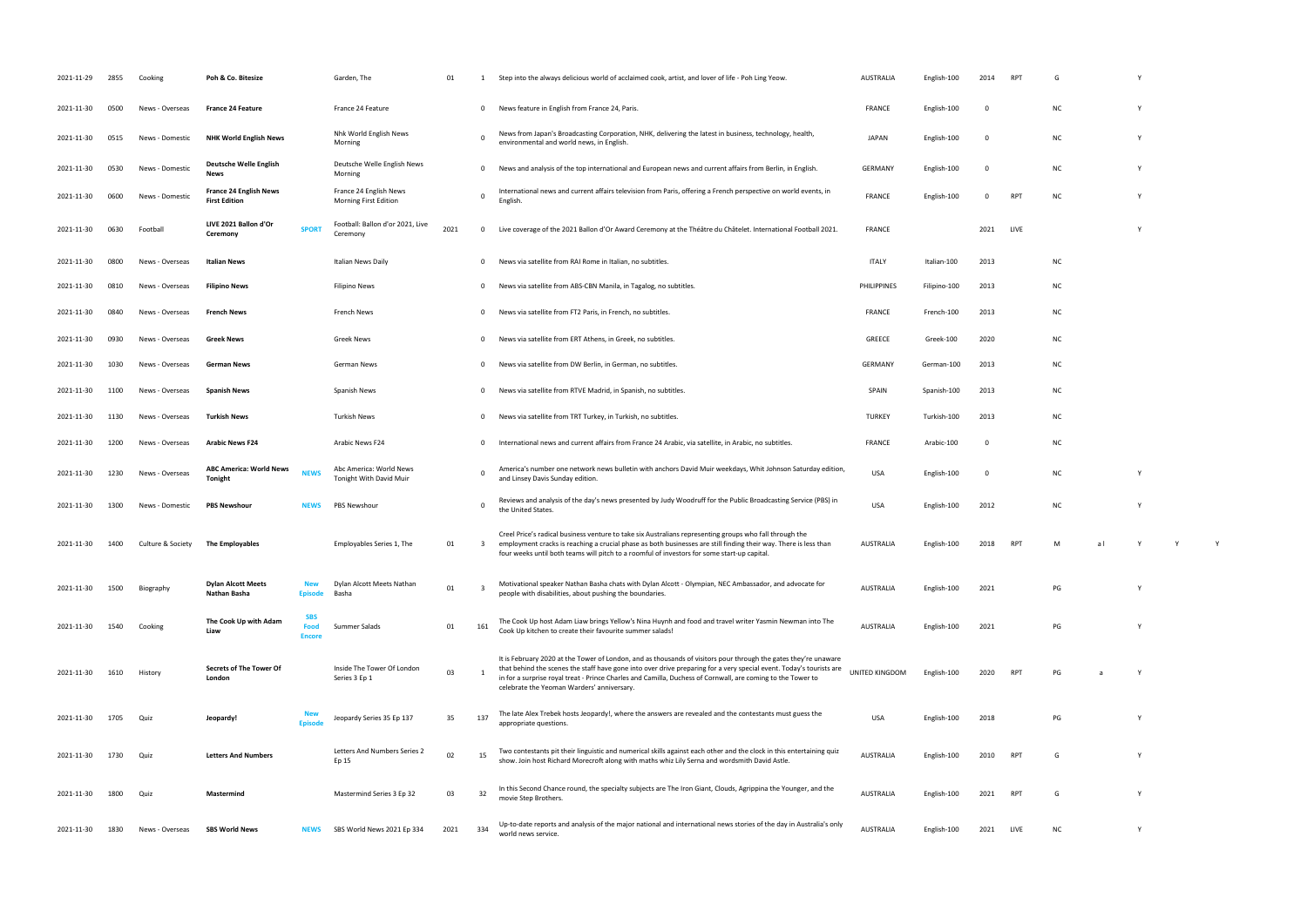| 2021-11-30 | 1930 | History                         | <b>Great Canadian Railroad</b><br>Journeys                |                              | Edmonton To Jasper                                        | 04   | 10              | Michael Portillo continues west through the Canadian Prairie on his thousand-mile rail journey from Winnipeg,<br>Manitoba, to Jasper, Alberta. Following his 1899 Appleton's guide, Michael explores a glossy, glassy oil-rich<br>Edmonton, second city of Alberta. On the banks of the North Saskatchewan River, he travels three centuries back UNITED KINGDOM<br>in time to experience the life of 'les voyageurs', who travelled huge distances within Canada by foot and canoe to<br>trade fur with indigenous people.                 |                    | English-100  | 2019           | RPT        | G         |     |          |   |
|------------|------|---------------------------------|-----------------------------------------------------------|------------------------------|-----------------------------------------------------------|------|-----------------|---------------------------------------------------------------------------------------------------------------------------------------------------------------------------------------------------------------------------------------------------------------------------------------------------------------------------------------------------------------------------------------------------------------------------------------------------------------------------------------------------------------------------------------------|--------------------|--------------|----------------|------------|-----------|-----|----------|---|
| 2021-11-30 | 2040 | Health, Science &<br>Technology | <b>New York Super Airport</b>                             | <b>New</b><br><b>Episode</b> | New York Super Airport Series<br>1, Ep. 3                 | 01   | 3               | The new LaGuardia Airport must be a highly efficient passenger and plane processing machine but the worst<br>snowstorm in five years brings construction and operations to a grinding halt. The team races to complete<br>Terminal B and its twin pedestrian bridges in time for the grand opening, while brand new high-tech baggage<br>screening and handling systems, key to the success of the new airport, must be installed and tested.                                                                                               | USA                | English-100  | 2019           |            | PG        |     | <b>V</b> |   |
| 2021-11-30 | 2140 | History                         | <b>Egypt With The World's</b><br><b>Greatest Explorer</b> |                              | No Man's Land                                             | 01   | 3               | After weeks of adventure, Ran and Joe finally reach the end of their journey.                                                                                                                                                                                                                                                                                                                                                                                                                                                               | USA                | English-100  | 2019           | <b>RPT</b> | PG        | al  |          |   |
| 2021-11-30 | 2230 | News - Domestic                 | <b>SBS World News Late</b>                                | <b>NEWS</b>                  | SBS World News Late 2021 Ep<br>237                        | 2021 | 237             | Up-to-date reports and analysis of the major national and international news stories of the day in Australia's only<br>world news service.                                                                                                                                                                                                                                                                                                                                                                                                  | <b>AUSTRALIA</b>   | English-100  | 2021           | LIVE       | <b>NC</b> |     |          |   |
| 2021-11-30 | 2305 | Crime                           | <b>Before We Die</b>                                      | <b>Fnisod</b>                | Before We Die Series 2 Ep 7                               | 02   | $7^{\circ}$     | With the help of Dubravka Mimica, Jan manages to put two and two together about who Christian really is. But<br>how will he handle this new information? Hanna now knows that Christian was a criminal in Costa Rica, but she<br>can't confront him because he is unreachable. Björn has also vanished without a trace. Lena tries to find a way<br>out of the vice grip, and wants to run away with Christian - but is that what he wants? Hanna can tell that<br>Christian is slipping out of her hands, and she doesn't know what to do. | SWEDEN             | Swedish-100  | 2019           |            | M         | l v |          |   |
| 2021-11-30 | 2415 | Period                          | Miss S                                                    |                              | Song Of Blood Part 2, A                                   | 01   |                 | When Su Wenli visits the suspect's house to find out more information, she runs into the suspect who needs<br>6 money to flee. Su Wenli helps the suspect to escape the police's surveillance and flee to Hangzhou where they<br>meet the suspect's brother.                                                                                                                                                                                                                                                                                | CHINA              | Mandarin-100 | 2020           |            | PG        | a v |          | Y |
| 2021-11-30 | 2510 | Period                          | Miss S                                                    | <b>Episode</b>               | Shadows In The Bookstore Part                             | 01   | $7\overline{ }$ | A sudden death in the morning and a burglary at midnight in a bookstore. Was one of the books holding a secret?<br>The lady owner seems to have a secret that she cannot tell. The victim was a core member of a radical<br>organisation that supports the restoration of the Qing Dynasty.                                                                                                                                                                                                                                                 | <b>CHINA</b>       | Mandarin-100 | 2020           |            | M         | a v |          |   |
| 2021-11-30 | 2610 | Period                          | Miss S                                                    | <b>Episode</b>               | Shadows In The Bookstore Part<br>$\overline{\phantom{a}}$ | 01   | 8               | The bookstore owner reveals the customers who had visited on the day of the incident and an old retired soldier<br>became crucial witnesses, providing a useful lead for the case. Both of the deaths are found to be linked together<br>by a mysterious chemistry formula, which urged Su Wenli and Luo Qiuheng to ask Doctor Liu Ruqing for help.                                                                                                                                                                                         | CHINA              | Mandarin-100 | 2020           |            | M         |     |          |   |
| 2021-11-30 | 2705 | Period                          | Miss S                                                    |                              | Haunted Theatre Part 1, The                               | 01   | 9               | A theatre manager complains to Su Wenli about a ghost in the theatre but Su Wenli dismisses it, until strange<br>things happen one after another - the male lead dies on the stage in the middle of a performance and Su Wenli is<br>nearly killed by a falling object.                                                                                                                                                                                                                                                                     | <b>CHINA</b>       | Mandarin-100 | 2020           |            | PG        |     |          |   |
| 2021-11-30 | 2800 | Period                          | Miss S                                                    | <b>Episod</b>                | Haunted Theatre Part 2, The                               | 01   | 10              | When the new male lead dies after being hit by a falling object during a rehearsal, everyone is shocked. The ghost<br>appears later and is recognised to be a famous actress who committed suicide twenty years ago.                                                                                                                                                                                                                                                                                                                        | <b>CHINA</b>       | Mandarin-100 | 2020           |            | PG        |     |          |   |
| 2021-12-01 | 0500 | News - Overseas                 | <b>France 24 Feature</b>                                  |                              | France 24 Feature                                         |      | $\mathbf{0}$    | News feature in English from France 24, Paris.                                                                                                                                                                                                                                                                                                                                                                                                                                                                                              | <b>FRANCE</b>      | English-100  | $\Omega$       |            | <b>NC</b> |     |          |   |
| 2021-12-01 | 0515 | News - Domestic                 | <b>NHK World English News</b>                             |                              | Nhk World English News<br>Morning                         |      | $\Omega$        | News from Japan's Broadcasting Corporation, NHK, delivering the latest in business, technology, health,<br>environmental and world news, in English.                                                                                                                                                                                                                                                                                                                                                                                        | <b>JAPAN</b>       | English-100  | $\overline{0}$ |            | NC        |     |          |   |
| 2021-12-01 | 0530 | News - Domestic                 | Deutsche Welle English<br>News                            |                              | Deutsche Welle English News<br>Morning                    |      | $\mathbf{0}$    | News and analysis of the top international and European news and current affairs from Berlin, in English.                                                                                                                                                                                                                                                                                                                                                                                                                                   | GERMANY            | English-100  | $\Omega$       |            | NC        |     |          |   |
| 2021-12-01 | 0600 | News - Domestic                 | France 24 English News<br><b>First Edition</b>            |                              | France 24 English News<br>Morning First Edition           |      | $\mathbf 0$     | International news and current affairs television from Paris, offering a French perspective on world events, in<br>English                                                                                                                                                                                                                                                                                                                                                                                                                  | <b>FRANCE</b>      | English-100  | $\Omega$       | RPT        | <b>NC</b> |     |          |   |
| 2021-12-01 | 0630 | News - Domestic                 | Al Jazeera English News                                   |                              | Al Jazeera News First Edition                             |      | $\mathbf{0}$    | News via satellite from Al Jazeera Satellite Network, Qatar, in English.                                                                                                                                                                                                                                                                                                                                                                                                                                                                    | QATAR              | English-100  | $\Omega$       |            | NC        |     | Y        |   |
| 2021-12-01 | 0700 | News - Overseas                 | <b>BBC News</b>                                           |                              | BBC 6 O'clock News                                        |      | $\mathbf{0}$    | BBC 6.00pm evening news via satellite from London, UK, in English.                                                                                                                                                                                                                                                                                                                                                                                                                                                                          | UNITED KINGDOM     | English-100  | $\Omega$       |            | NC        |     | Y        |   |
| 2021-12-01 | 0730 | News - Overseas                 | <b>Italian News</b>                                       |                              | <b>Italian News Daily</b>                                 |      | $\mathbf{0}$    | News via satellite from RAI Rome in Italian, no subtitles.                                                                                                                                                                                                                                                                                                                                                                                                                                                                                  | <b>ITALY</b>       | Italian-100  | 2013           |            | <b>NC</b> |     |          |   |
| 2021-12-01 | 0810 | News - Overseas                 | <b>Filipino News</b>                                      |                              | Filipino News                                             |      | $\mathbf{0}$    | News via satellite from ABS-CBN Manila, in Tagalog, no subtitles.                                                                                                                                                                                                                                                                                                                                                                                                                                                                           | <b>PHILIPPINES</b> | Filipino-100 | 2013           |            | NC        |     |          |   |
| 2021-12-01 | 0840 | News - Overseas                 | French News                                               |                              | French News                                               |      | $\Omega$        | News via satellite from FT2 Paris, in French, no subtitles.                                                                                                                                                                                                                                                                                                                                                                                                                                                                                 | FRANCE             | French-100   | 2013           |            | NC        |     |          |   |
| 2021-12-01 | 0930 | News - Overseas                 | <b>Greek News</b>                                         |                              | Greek News                                                |      | $^{\circ}$      | News via satellite from ERT Athens, in Greek, no subtitles.                                                                                                                                                                                                                                                                                                                                                                                                                                                                                 | GREECE             | Greek-100    | 2020           |            | <b>NC</b> |     |          |   |
| 2021-12-01 | 1030 | News - Overseas                 | <b>German News</b>                                        |                              | German News                                               |      | $\mathbf{0}$    | News via satellite from DW Berlin, in German, no subtitles.                                                                                                                                                                                                                                                                                                                                                                                                                                                                                 | GERMANY            | German-100   | 2013           |            | <b>NC</b> |     |          |   |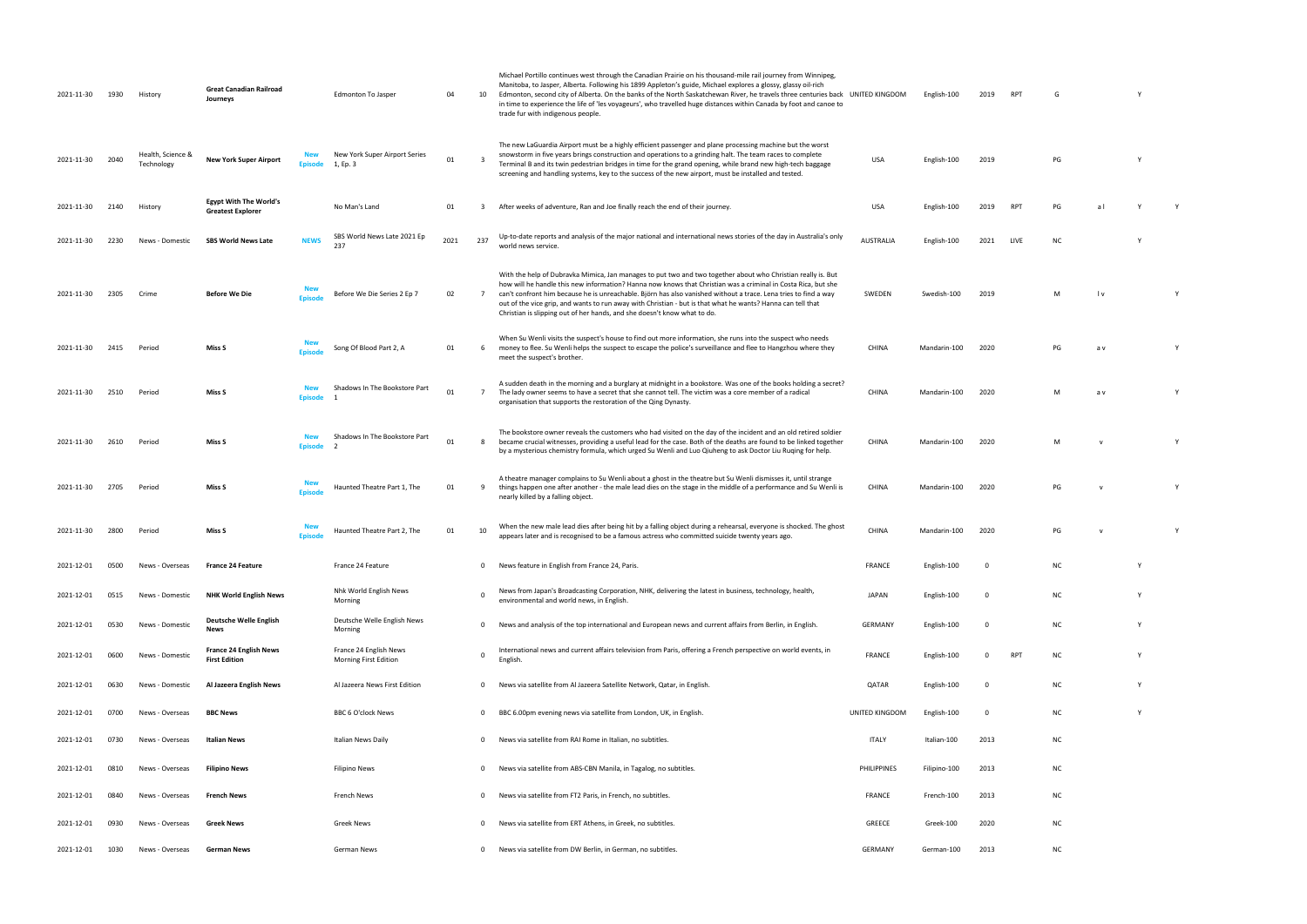| 2021-12-01 | 1100 | News - Overseas   | <b>Spanish News</b>                                |                                     | Spanish News                                       |      | 0              | News via satellite from RTVE Madrid, in Spanish, no subtitles.                                                                                                                                                                                                                                                                                                                                                                                           | SPAIN            | Spanish-100                  | 2013 |                 | <b>NC</b> |          |   |   |
|------------|------|-------------------|----------------------------------------------------|-------------------------------------|----------------------------------------------------|------|----------------|----------------------------------------------------------------------------------------------------------------------------------------------------------------------------------------------------------------------------------------------------------------------------------------------------------------------------------------------------------------------------------------------------------------------------------------------------------|------------------|------------------------------|------|-----------------|-----------|----------|---|---|
| 2021-12-01 | 1130 | News - Overseas   | Turkish News                                       |                                     | <b>Turkish News</b>                                |      | $\mathbf{0}$   | News via satellite from TRT Turkey, in Turkish, no subtitles.                                                                                                                                                                                                                                                                                                                                                                                            | <b>TURKEY</b>    | Turkish-100                  | 2013 |                 | ΝC        |          |   |   |
| 2021-12-01 | 1200 | News - Overseas   | <b>Arabic News F24</b>                             |                                     | Arabic News F24                                    |      | $\mathbf 0$    | International news and current affairs from France 24 Arabic, via satellite, in Arabic, no subtitles.                                                                                                                                                                                                                                                                                                                                                    | FRANCE           | Arabic-100                   | - 0  |                 | NC        |          |   |   |
| 2021-12-01 | 1230 | News - Overseas   | <b>ABC America: World News</b><br><b>Tonight</b>   | <b>NEWS</b>                         | Abc America: World News<br>Tonight With David Muir |      |                | America's number one network news bulletin with anchors David Muir weekdays, Whit Johnson Saturday edition,<br>and Linsey Davis Sunday edition.                                                                                                                                                                                                                                                                                                          | <b>USA</b>       | English-100                  | - 0  |                 | NC        |          | Y |   |
| 2021-12-01 | 1300 | News - Domestic   | <b>PBS Newshour</b>                                | <b>NEWS</b>                         | PBS Newshour                                       |      | - 0            | Reviews and analysis of the day's news presented by Judy Woodruff for the Public Broadcasting Service (PBS) in<br>the United States.                                                                                                                                                                                                                                                                                                                     | <b>USA</b>       | English-100                  | 2012 |                 | NC        |          | Y |   |
| 2021-12-01 | 1400 | Drama             | <b>Frances And Annie</b>                           |                                     | Frances And Annie                                  |      |                | When a young woman drops by to greet her new neighbours, her preconceptions of who is responsible for a<br>horrendous tragedy hinges on a face and a note.                                                                                                                                                                                                                                                                                               | <b>AUSTRALIA</b> | English-100                  | 2010 | RP1             | M         | <b>a</b> | Y |   |
| 2021-12-01 | 1410 | Drama             | I Am Emmanuel                                      |                                     | I Am Emmanuel                                      |      | 0              | Starting a new life in Australia should be full of opportunities for 21-year-old Sudanese refugee, Emmanuel.<br>However, the struggle to leave the past behind after war, proves more difficult than expected.                                                                                                                                                                                                                                           | <b>AUSTRALIA</b> | English-100                  | 2019 | RP <sub>1</sub> | PG        | a        | Y | Y |
| 2021-12-01 | 1430 | Drama             | <b>Beautiful</b>                                   |                                     | Beautiful                                          |      | $^{\circ}$     | Two people living with a disability navigate through family and societal pressures as their relationship blossoms.                                                                                                                                                                                                                                                                                                                                       | <b>AUSTRALIA</b> | English-100                  | 2011 | RP <sub>1</sub> | PG        | a        | Y |   |
| 2021-12-01 | 1450 | Dance             | We Are One                                         |                                     | We Are One                                         |      | $\mathbf 0$    | We Are One is a short film based on a poem that uses interpretative dance to tell the story of a young woman<br>whose innocence was taken away by a war, but who fought back against the odds to reclaim her dignity and<br>heritage.                                                                                                                                                                                                                    | <b>AUSTRALIA</b> | English-100                  | 2019 | RP <sub>1</sub> | PG        |          |   |   |
| 2021-12-01 | 1455 | Drama             | <b>Be My Brother</b>                               |                                     | Be My Brother                                      |      |                | Armed with nothing but charm and a dictaphone, a young man changes the perspective of two people he meets<br>at a bus stop.                                                                                                                                                                                                                                                                                                                              | <b>AUSTRALIA</b> | English-100                  | 2009 | RP <sub>1</sub> | G         |          |   |   |
| 2021-12-01 | 1505 | Drama             | <b>Can You See Me?</b>                             |                                     | Can You See Me?                                    |      | $^{\circ}$     | Ellen is a widowed mother and 'has been' news anchor. Her late husband's DMC DeLorean is the last symbol of<br>the vibrant and creative lives they once lived. She is overlooking something very special. Her son is becoming a<br>man. What will it take to awaken her from this benign desperate state? Will the entire city awake with her?                                                                                                           | <b>AUSTRALIA</b> | English-100                  | 2019 | RP <sub>1</sub> | PG        |          |   |   |
| 2021-12-01 | 1515 | Comedy            | The Interviewer                                    |                                     | Interviewer, The                                   |      | 0              | Thomas Howell gets more than he bargained for at his interview with a prestigious law firm - an insult about his<br>tie, a rendition of Harry Potter, and the chance to change the lives of a father and son.                                                                                                                                                                                                                                            | <b>AUSTRALIA</b> | English-100                  | 2012 | RP1             | G         |          |   |   |
| 2021-12-01 | 1530 | Culture & Society | <b>Little Bang's New Eye</b>                       |                                     | Little Bang's New Eye                              |      | $\mathbf{0}$   | This film follows a little Hmong girl called Bang from her mountain village in north Vietnam to Hanoi on her<br>journey with retinoblastoma (childhood eye cancer) and takes a look at the work of Australian of the Year 2020<br>Dr James Muecke and his foundation Sight For All. Narration by Australian actress Kerry Armstrong.                                                                                                                     | <b>AUSTRALIA</b> | English-50;<br>Vietnamese-50 | 2019 | RP <sub>1</sub> | PG        |          |   |   |
| 2021-12-01 | 1545 | Cooking           | The Cook Up with Adam<br>Liaw                      | <b>SBS</b><br>Food<br><b>Encore</b> | Summer                                             | 01   | 162            | Comedian Joel Creasey and Radio/TV presenter Myf Warhurst join host Adam Liaw in The Cook Up kitchen as<br>they create their favourite summer dishes.                                                                                                                                                                                                                                                                                                    | <b>AUSTRALIA</b> | English-100                  | 2021 |                 | PG        |          | Y |   |
| 2021-12-01 | 1615 | History           | Secrets of The Tower Of<br>London                  |                                     | Inside The Tower Of London<br>Series 3 Ep 2        | 03   | $\overline{2}$ | It is March 2020 at the Tower - and new Yeoman Warder Barry Stringer is learning the ropes and getting to grips<br>with his first tower tours which involve remembering over 1000 years of Tower history. But everything is about<br>to change - a hidden enemy, Coronavirus, means that the Tower, like much of Britain, is suddenly under threat.<br>The staff must deal with uncertain times not knowing when and if the tower will go into lockdown. | UNITED KINGDOM   | English-100                  | 2020 | <b>RPT</b>      | PG        | a        | Y |   |
| 2021-12-01 | 1705 | Quiz              | Jeopardy!                                          |                                     | Jeopardy Series 35 Ep 138                          | 35   | 138            | The late Alex Trebek hosts Jeopardy!, where the answers are revealed and the contestants must guess the<br>appropriate questions.                                                                                                                                                                                                                                                                                                                        | <b>USA</b>       | English-100                  | 2018 |                 | PG        |          |   |   |
| 2021-12-01 | 1730 | Quiz              | <b>Letters And Numbers</b>                         |                                     | Letters And Numbers Series 2<br>Ep 16              | 02   | 16             | Two contestants pit their linguistic and numerical skills against each other and the clock in this entertaining quiz<br>show. Join host Richard Morecroft along with maths whiz Lily Serna and wordsmith David Astle.                                                                                                                                                                                                                                    | <b>AUSTRALIA</b> | English-100                  | 2010 | RP1             | G         |          |   |   |
| 2021-12-01 | 1800 | Quiz              | Mastermind                                         |                                     | Mastermind Series 3 Ep 33                          | 03   | 33             | In this Second Chance round, the specialty subjects are Labrador Retrievers, Electronic House Music, the History<br>of Tokyo: 1850-1950, and the movie Zombieland.                                                                                                                                                                                                                                                                                       | <b>AUSTRALIA</b> | English-100                  | 2021 | RP <sub>1</sub> | G         |          |   |   |
| 2021-12-01 | 1830 | News - Overseas   | <b>SBS World News</b>                              | <b>NEWS</b>                         | SBS World News 2021 Ep 335                         | 2021 | 335            | Up-to-date reports and analysis of the major national and international news stories of the day in Australia's only<br>world news service.                                                                                                                                                                                                                                                                                                               | <b>AUSTRALIA</b> | English-100                  | 2021 | LIVE            | NC        |          | Y |   |
| 2021-12-01 | 1930 | History           | <b>Scotland's Sacred Islands</b><br>With Ben Fogle | <b>New</b><br><b>Episode</b>        | Inner Hebrides                                     | 01   | - 3            | In the Inner Hebrides Ben visits the island of Iona, after which he named his daughter, and learns how the Celtic<br>Saint's legacy inspires people. He explores 1300-year-old temple ruins, and spends time alone in contemplation.                                                                                                                                                                                                                     | UNITED KINGDOM   | English-100                  | 2021 |                 | PG        |          | Y |   |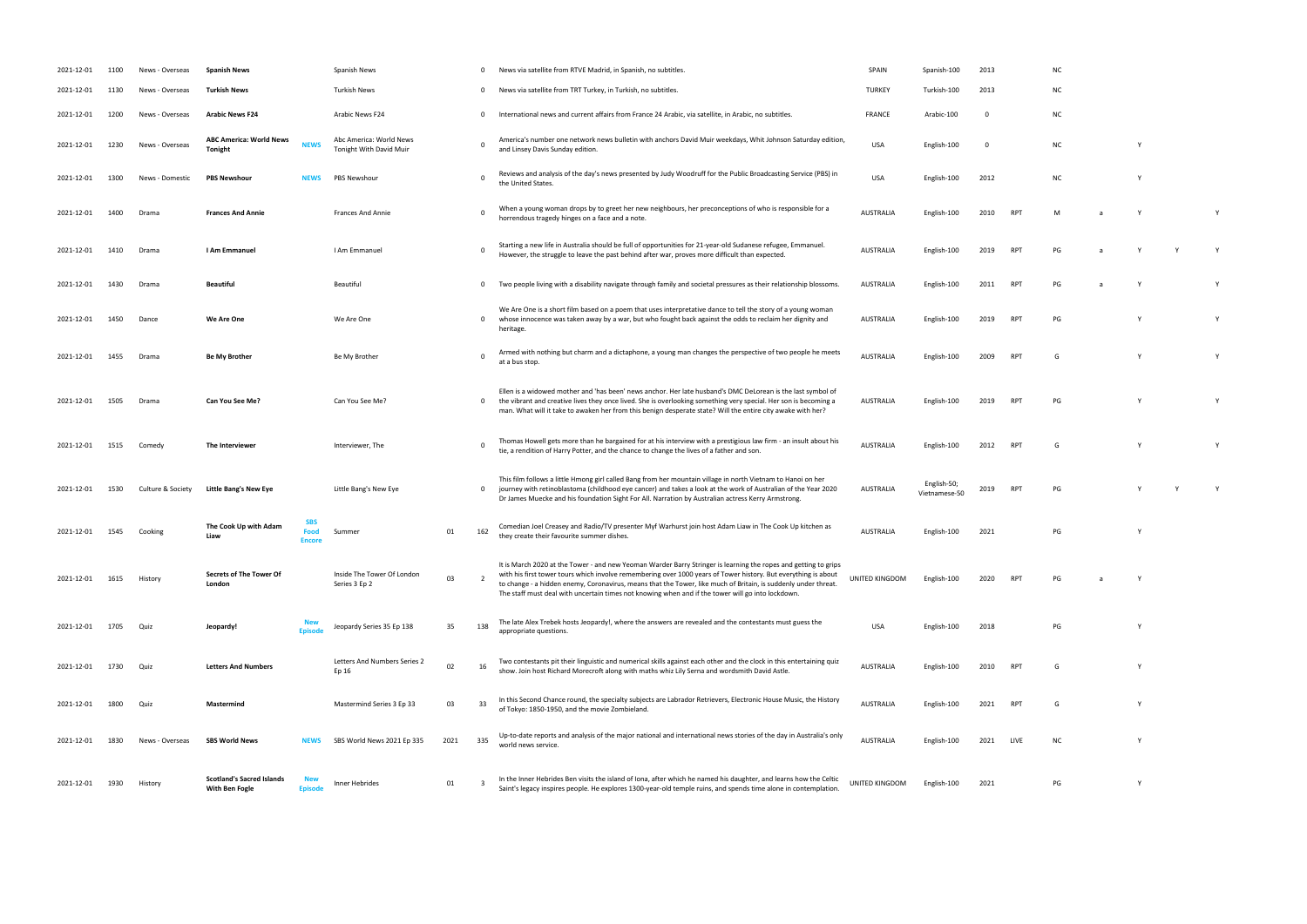| 2021-12-01 | 2030 | Culture & Society | <b>Could You Survive on The</b><br><b>Breadline?</b>  | Episode                      | Could You Survive On The<br>Breadline? Series 1 Ep 3           | 01   | $\overline{\mathbf{3}}$ | In this episode, attention shifts to the job market, as the three contributors experience the challenges of trying to<br>find work and survive on an irregular pay-packet in this tough new era of employment in Australia. From applying<br>for non-existent full-time jobs, to working as underpaid and under-employed food delivery drivers on zero-hour<br>contracts, to small business owners having to work multiple menial and low-paying jobs to get by. | <b>AUSTRALIA</b>   | English-100  | 2021        |                 | M   |      |          |  |
|------------|------|-------------------|-------------------------------------------------------|------------------------------|----------------------------------------------------------------|------|-------------------------|------------------------------------------------------------------------------------------------------------------------------------------------------------------------------------------------------------------------------------------------------------------------------------------------------------------------------------------------------------------------------------------------------------------------------------------------------------------|--------------------|--------------|-------------|-----------------|-----|------|----------|--|
| 2021-12-01 | 2130 | Crime             | Before We Die (UK)                                    | <b>New</b><br><b>Episode</b> | Before We Die (Uk) Series 1 Ep                                 | 01   |                         | Hannah and Billy work out how the Mimicas plan to smuggle the cocaine into the UK, but with Christian out of<br>action they have no way of knowing when or where the consignment will be delivered. When another drug<br>dealer confesses to Sean's murder, it looks like the Mimicas will get away with it, until Bianca makes a discovery<br>that turns everything on its head.                                                                                | UNITED KINGDOM     | English-100  | 2021        |                 | MA  |      | <b>Y</b> |  |
| 2021-12-01 | 2225 | News - Domestic   | <b>SBS World News Late</b>                            | <b>NEWS</b>                  | SBS World News Late 2021 Ep<br>238                             | 2021 | 238                     | Up-to-date reports and analysis of the major national and international news stories of the day in Australia's only<br>world news service.                                                                                                                                                                                                                                                                                                                       | <b>AUSTRALIA</b>   |              | 2021        | LIVE            | ΝC  |      |          |  |
| 2021-12-01 | 2255 | Contemporary      | In Therapy                                            |                              | New Series Ariane - Monday 16th<br>Premiere November 2015, 9am | 01   | $\mathbf{1}$            | In a psychoanalyst's practice in the 11th arrondissement of Paris. Ariane, a young surgeon, has been a patient of<br>Philippe Dayan for a year. After the terrorist attacks, she found herself on the front line at the hospital, and had a<br>nightmarish weekend. Yet that isn't why she's here today. She finally feels ready to share a burdensome secret<br>with her therapist.                                                                             | FRANCE             | French-100   | 2020        |                 | M   | al   |          |  |
| 2021-12-01 | 2330 | Contemporary      | In Therapy                                            | Episode                      | Adel - Tuesday 17th November<br>2015, 10am                     | 01   | 2                       | Dayan welcomes a new patient, Adel Chibane, a policeman with the elite Intervention Squad. Adel was part of<br>the team that entered the Bataclan. Since then he's had stress-related symptoms he cannot explain. He comes to<br>see Dayan full of reservations and mistrust.                                                                                                                                                                                    | FRANCE             | French-100   | 2020        |                 | M   | al   |          |  |
| 2021-12-01 | 2400 | Contemporary      | On Becoming A God In<br><b>Central Florida</b>        |                              | American Merchandise                                           | 01   | 6                       | When Cody asks Krystal to actually get married following their staged proposal at Paradise Cay, she insists that he<br>convince Obie to read her Splashercize pitch first. While Cody claims that he owes everything to Obie, Krystal<br>reveals that she knows his mother's money is behind his success.                                                                                                                                                        | <b>USA</b>         | English-100  | 2019        | <b>RPT</b>      | M   | alsv |          |  |
| 2021-12-01 | 2450 | Contemporary      | On Becoming A God In<br><b>Central Florida</b>        |                              | <b>Flint Glass</b>                                             | 01   | $\overline{7}$          | As Cody settles into his new job with Obie, Krystal is pawning the diamond heirloom engagement ring he gave<br>her to raise some cash to advertise Splashercize. Without telling Bets, Ernie quits to go fulltime at FAM and<br>Krystal persuades Stan to make her Rebel Rapid's new manager.                                                                                                                                                                    | <b>USA</b>         | English-100  | 2019        | RP <sub>1</sub> | M   | adl  |          |  |
| 2021-12-01 | 2540 | Contemporary      | On Becoming A God In<br><b>Central Florida</b>        |                              | <b>Birthday Party</b>                                          | 01   | - 8                     | Having learned that Obie is planning to buy Rebel Rapids, Krystal begs Stan to look for another buyer who's<br>willing to keep her on as manager. While Krystal hopes to extract some details about the sale, Cody remains quiet<br>and reveals that he and Penland are going to disrupt Pat Stanley's rally for the Buck Bridges branch of FAM.                                                                                                                 | <b>USA</b>         | English-100  | 2019        | RP.             | M   | alv  |          |  |
| 2021-12-01 | 2635 | Contemporary      | On Becoming A God In<br><b>Central Florida</b>        |                              | Wham Bam Thank You Fam                                         | 01   |                         | As the Garbeau and Bridges factions of FAM prepare to jointly celebrate their 37th anniversary with a charity<br>telethon benefitting the FAM Orphan Fund, Buck Bridges lures Krystal to a phony job interview to discuss his next<br>move against Obie. Because Krystal has access to Paradise Cay, Buck asks her to find an incriminating audiotape<br>of Obie from 1978.                                                                                      | <b>USA</b>         | English-100  |             |                 | M   | alv  |          |  |
| 2021-12-01 | 2725 | Contemporary      | On Becoming A God In<br><b>Central Florida</b>        |                              | Go Getters Gonna Go Getcha                                     | 01   | 10                      | Krystal Stubbs doubles down on her husband's dreams while he wrestles with leaving his J-O-B. Meanwhile, Cody<br>loses a friend, but meets his hero.                                                                                                                                                                                                                                                                                                             | <b>USA</b>         | English-100  |             |                 | MA  |      |          |  |
| 2021-12-01 | 2825 | Biography         | Vice Guide To Film                                    |                              | David Cronenberg                                               | 01   | 10                      | Guillermo del Toro, Geena Davis, Rosanna Arquette and Sarah Gadon dissect the Canadian auteur, whose fusion<br>of provocative ideas with gut-churning gore made him the father of body horror.                                                                                                                                                                                                                                                                   | <b>USA</b>         | English-100  | 2016        | RP <sub>1</sub> | MA  | ahv  |          |  |
| 2021-12-01 | 2855 | Cooking           | Poh & Co. Bitesize                                    |                              | <b>Small Business</b>                                          | 01   | 2                       | Step into the always delicious world of acclaimed cook, artist, and lover of life - Poh Ling Yeow.                                                                                                                                                                                                                                                                                                                                                               | AUSTRALIA          | English-100  | 2014        | RPT             | G   |      |          |  |
| 2021-12-02 | 0500 | News - Overseas   | <b>France 24 Feature</b>                              |                              | France 24 Feature                                              |      | $^{\circ}$              | News feature in English from France 24, Paris.                                                                                                                                                                                                                                                                                                                                                                                                                   | FRANCE             | English-100  | 0           |                 | ΝC  |      | <b>Y</b> |  |
| 2021-12-02 | 0515 | News - Domestic   | <b>NHK World English News</b>                         |                              | Nhk World English News<br>Morning                              |      | $\Omega$                | News from Japan's Broadcasting Corporation, NHK, delivering the latest in business, technology, health,<br>environmental and world news, in English                                                                                                                                                                                                                                                                                                              | <b>JAPAN</b>       | English-100  | 0           |                 | ΝC  |      | Y        |  |
| 2021-12-02 | 0530 | News - Domestic   | Deutsche Welle English<br>News                        |                              | Deutsche Welle English News<br>Morning                         |      | $\mathbf 0$             | News and analysis of the top international and European news and current affairs from Berlin, in English.                                                                                                                                                                                                                                                                                                                                                        | GERMANY            | English-100  | 0           |                 | ΝC  |      | <b>Y</b> |  |
| 2021-12-02 | 0600 | News - Domestic   | <b>France 24 English News</b><br><b>First Edition</b> |                              | France 24 English News<br>Morning First Edition                |      | $\Omega$                | International news and current affairs television from Paris, offering a French perspective on world events, in<br>English                                                                                                                                                                                                                                                                                                                                       | <b>FRANCE</b>      | English-100  | $\Omega$    | RPT             | NC. |      |          |  |
| 2021-12-02 | 0630 | News - Domestic   | Al Jazeera English News                               |                              | Al Jazeera News First Edition                                  |      | 0                       | News via satellite from Al Jazeera Satellite Network, Qatar, in English                                                                                                                                                                                                                                                                                                                                                                                          | QATAR              | English-100  | $\mathbf 0$ |                 | ΝC  |      | Y        |  |
| 2021-12-02 | 0700 | News - Overseas   | <b>BBC News</b>                                       |                              | BBC 6 O'clock News                                             |      | $\mathbf 0$             | BBC 6.00pm evening news via satellite from London, UK, in English.                                                                                                                                                                                                                                                                                                                                                                                               | UNITED KINGDOM     | English-100  | 0           |                 | ΝC  |      | Y        |  |
| 2021-12-02 | 0730 | News - Overseas   | <b>Italian News</b>                                   |                              | Italian News Daily                                             |      | 0                       | News via satellite from RAI Rome in Italian, no subtitles.                                                                                                                                                                                                                                                                                                                                                                                                       | ITALY              | Italian-100  | 2013        |                 | ΝC  |      |          |  |
| 2021-12-02 | 0810 | News - Overseas   | <b>Filipino News</b>                                  |                              | Filipino News                                                  |      | $\mathbf{0}$            | News via satellite from ABS-CBN Manila, in Tagalog, no subtitles.                                                                                                                                                                                                                                                                                                                                                                                                | <b>PHILIPPINES</b> | Filipino-100 | 2013        |                 | ΝC  |      |          |  |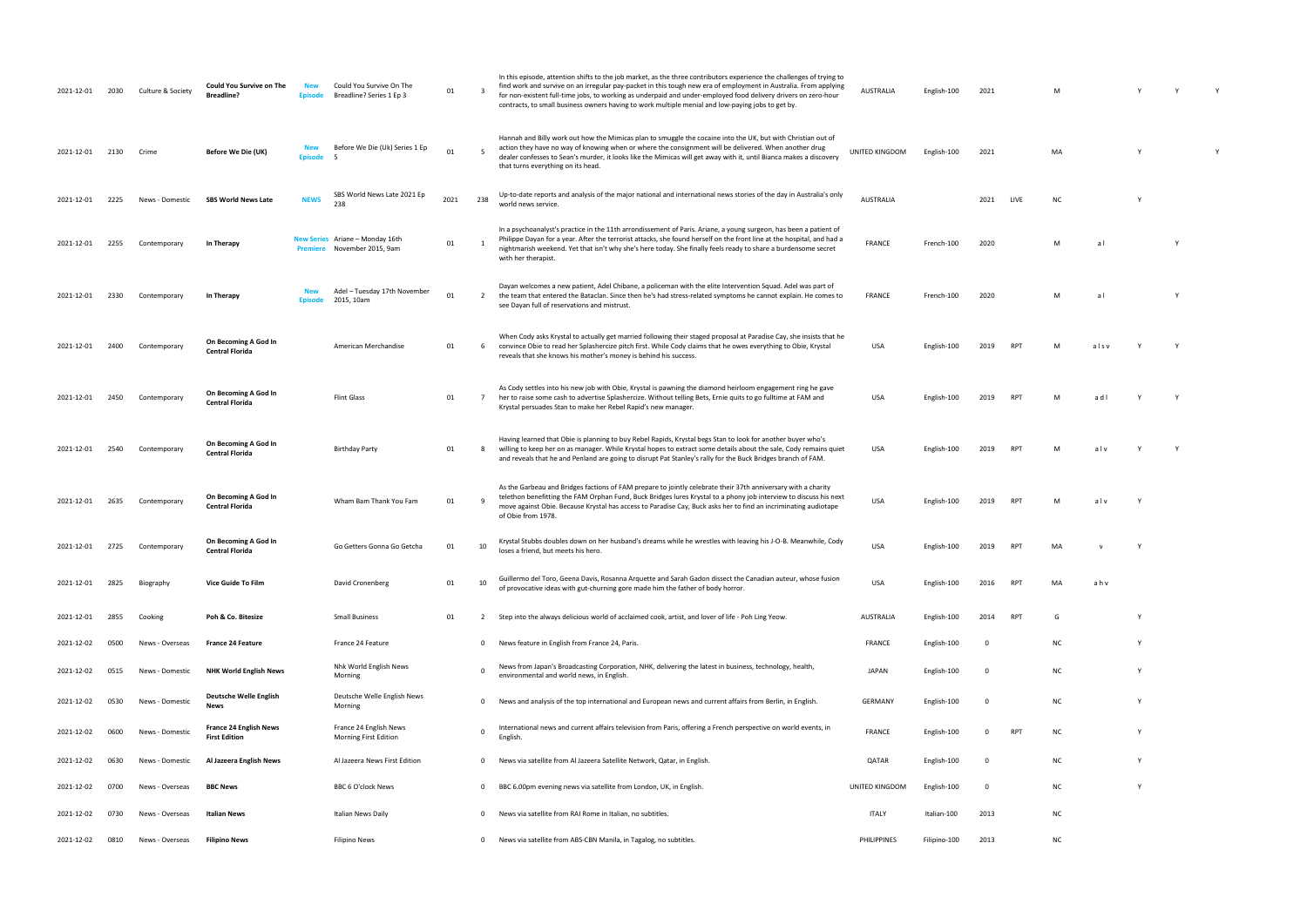| 2021-12-02 | 0840 | News - Overseas   | <b>French News</b>                                      |                                            | French News                                        |      | $^{\circ}$     | News via satellite from FT2 Paris, in French, no subtitles.                                                                                                                                                                                                                                                                                                                                                                                                                                       | <b>FRANCE</b>    | French-100  | 2013 |                 | NC        |   |   |
|------------|------|-------------------|---------------------------------------------------------|--------------------------------------------|----------------------------------------------------|------|----------------|---------------------------------------------------------------------------------------------------------------------------------------------------------------------------------------------------------------------------------------------------------------------------------------------------------------------------------------------------------------------------------------------------------------------------------------------------------------------------------------------------|------------------|-------------|------|-----------------|-----------|---|---|
| 2021-12-02 | 0930 | News - Overseas   | <b>Greek News</b>                                       |                                            | Greek News                                         |      | $\mathbf{0}$   | News via satellite from ERT Athens, in Greek, no subtitles.                                                                                                                                                                                                                                                                                                                                                                                                                                       | GREECE           | Greek-100   | 2020 |                 | ΝC        |   |   |
| 2021-12-02 | 1030 | News - Overseas   | German News                                             |                                            | German News                                        |      | $\mathbf{0}$   | News via satellite from DW Berlin, in German, no subtitles.                                                                                                                                                                                                                                                                                                                                                                                                                                       | <b>GERMANY</b>   | German-100  | 2013 |                 | ΝC        |   |   |
| 2021-12-02 | 1100 | News - Overseas   | <b>Spanish News</b>                                     |                                            | Spanish News                                       |      | $\mathbf{0}$   | News via satellite from RTVE Madrid, in Spanish, no subtitles.                                                                                                                                                                                                                                                                                                                                                                                                                                    | SPAIN            | Spanish-100 | 2013 |                 | ΝC        |   |   |
| 2021-12-02 | 1130 | News - Overseas   | <b>Turkish News</b>                                     |                                            | <b>Turkish News</b>                                |      | $\mathbf{0}$   | News via satellite from TRT Turkey, in Turkish, no subtitles.                                                                                                                                                                                                                                                                                                                                                                                                                                     | <b>TURKEY</b>    | Turkish-100 | 2013 |                 | ΝC        |   |   |
| 2021-12-02 | 1200 | News - Overseas   | <b>Arabic News F24</b>                                  |                                            | Arabic News F24                                    |      | $\mathbf{0}$   | International news and current affairs from France 24 Arabic, via satellite, in Arabic, no subtitles.                                                                                                                                                                                                                                                                                                                                                                                             | <b>FRANCE</b>    | Arabic-100  | - 0  |                 | ΝC        |   |   |
| 2021-12-02 | 1230 | News - Overseas   | <b>ABC America: World News</b><br>Tonight               | <b>NEWS</b>                                | Abc America: World News<br>Tonight With David Muir |      | $\mathbf 0$    | America's number one network news bulletin with anchors David Muir weekdays, Whit Johnson Saturday edition,<br>and Linsey Davis Sunday edition.                                                                                                                                                                                                                                                                                                                                                   | <b>USA</b>       | English-100 | - 0  |                 | ΝC        | Y |   |
| 2021-12-02 | 1300 | News - Domestic   | <b>PBS Newshour</b>                                     | NEWS                                       | <b>PBS Newshour</b>                                |      | $\mathbf 0$    | Reviews and analysis of the day's news presented by Judy Woodruff for the Public Broadcasting Service (PBS) in<br>the United States.                                                                                                                                                                                                                                                                                                                                                              | <b>USA</b>       | English-100 | 2012 |                 | NC        |   |   |
| 2021-12-02 | 1400 | Animation         | One Giant Leap                                          |                                            | One Giant Leap                                     |      | 0              | When a space crew's lunar mission goes horribly wrong, the team comes up with a creative solution to get back<br>home to earth, and it's going to take one giant leap.                                                                                                                                                                                                                                                                                                                            | <b>AUSTRALIA</b> | English-100 | 2019 | RP <sub>1</sub> | G         |   | Y |
| 2021-12-02 | 1405 | Drama             | <b>Inclusion Makes The</b><br><b>World More Vibrant</b> |                                            | Inclusion Makes The World<br>More Vibrant          |      | $\mathbf{0}$   | A little boy helps his blind mother experience an art gallery in a surprising and unusual way.                                                                                                                                                                                                                                                                                                                                                                                                    | <b>AUSTRALIA</b> | English-100 | 2017 | RP <sub>1</sub> | G         | Y | Y |
| 2021-12-02 | 1410 | Drama             | Kill Off                                                |                                            | Kill Off                                           |      | $\mathbf 0$    | A woman with an intellectual disability forms an unlikely friendship with a Sudanese refugee through their<br>mutual love of krump.                                                                                                                                                                                                                                                                                                                                                               | <b>AUSTRALIA</b> | English-100 | 2017 | RP <sub>1</sub> | PG        |   |   |
| 2021-12-02 | 1425 | Culture & Society | <b>Breaking The Biz</b>                                 |                                            | <b>Breaking The Biz</b>                            |      | $\mathbf{0}$   | Breaking The Biz is a documentary which tells the story of Australia's foremost globally innovative, inclusive<br>filmmaking organisation, Bus Stop Films, and it's mission to make the film industry inclusive of all people. The film<br>follows the journey of Joni Campbell, a young woman with intellectual disability who enrols in Bus Stop's<br>accessible film studies program and undergoes the adventure making a short film with eleven of her peers with<br>intellectual disability. | <b>AUSTRALIA</b> | English-100 | 2019 | RP <sub>1</sub> | PG        |   |   |
| 2021-12-02 | 1505 | Culture & Society | <b>Gambling With Minds</b>                              |                                            | <b>Gambling With Minds</b>                         |      | $\Omega$       | A poetic, experimental documentary which voices the experiences of various mental health advocates who have<br>lived experience of mental illness and the Australian mental health system.                                                                                                                                                                                                                                                                                                        | <b>AUSTRALIA</b> | English-100 | 2016 | RP <sub>1</sub> | PG        | Y |   |
| 2021-12-02 | 1515 | Culture & Society | Gratus                                                  |                                            | Gratus                                             |      | $\mathbf{0}$   | A poetic, performative, experimental documentary that gives voice to people with lived experience of mental<br>health issues. Gratus explores how practicing gratitude can have a positive impact on mental health and assist in<br>the journey of recovery after experiencing a complex mental health issue.                                                                                                                                                                                     | <b>AUSTRALIA</b> | English-100 | 2016 | RP <sub>1</sub> | PG        |   |   |
| 2021-12-02 | 1520 | Culture & Society | I Am Black And Beautiful                                |                                            | I Am Black And Beautiful                           |      | $\mathbf{0}$   | I Am Black And Beautiful is a short film project produced through a documentary film studies program for people<br>with intellectual disabilities. The project was designed to integrate cultural studies, world politics, and<br>documentary studies into a program over 11 months.                                                                                                                                                                                                              | <b>AUSTRALIA</b> | English-100 | 2017 | RP <sup></sup>  | PG        | Y |   |
| 2021-12-02 | 1530 | Cooking           | The Cook Up with Adam<br>Liaw                           | <b>SBS</b><br><b>Food</b><br><b>Encore</b> | Party Plate                                        | 01   | 163            | Cookbook author and wife of Jimmy Barnes, Jane Barnes and MasterChef judge Jock Zonfrillo are in The Cook Up<br>kitchen with host Adam Liaw to share their ultimate party plates.                                                                                                                                                                                                                                                                                                                 | <b>AUSTRALIA</b> | English-100 | 2021 |                 | PG        | Y |   |
| 2021-12-02 | 1600 | Culture & Society | Little Big Brother                                      | Episode                                    | Little Big Brother                                 |      | $\mathbf{0}$   | Little Big Brother is the unique story about Felix - a thirty year old man with a three year<br>old's mental ability due to a special type of autism. Told from his little sister's perspective - we follow Felix's<br>unusual everyday life with his parents, siblings and caretakers through high's and low's.                                                                                                                                                                                  | SWEDEN           | Swedish-100 | 2020 |                 |           | Y |   |
| 2021-12-02 | 1705 | Quiz              | Jeopardy!                                               | <b>Episode</b>                             | Jeopardy Series 35 Ep 139                          | 35   | 139            | The late Alex Trebek hosts Jeopardy!, where the answers are revealed and the contestants must guess the<br>appropriate questions.                                                                                                                                                                                                                                                                                                                                                                 | <b>USA</b>       | English-100 | 2018 |                 | PG        | Y |   |
| 2021-12-02 | 1730 | Quiz              | <b>Letters And Numbers</b>                              |                                            | Letters And Numbers Series 2<br>Ep 17              | 02   | 17             | Two contestants pit their linguistic and numerical skills against each other and the clock in this entertaining quiz<br>show. Join host Richard Morecroft along with maths whiz Lily Serna and wordsmith David Astle.                                                                                                                                                                                                                                                                             | <b>AUSTRALIA</b> | English-100 | 2010 | RP <sub>1</sub> | G         | Y |   |
| 2021-12-02 | 1800 | Quiz              | Mastermind                                              |                                            | Mastermind Series 3 Ep 34                          | 03   | 34             | In this Second Chance round, the specialty subjects are artist Bob Ross, the movie Les Misérables, the Battle of<br>Midway, and trailblazer Anne Lister.                                                                                                                                                                                                                                                                                                                                          | <b>AUSTRALIA</b> | English-100 | 2021 | RP <sub>1</sub> | G         |   |   |
| 2021-12-02 | 1830 | News - Overseas   | <b>SBS World News</b>                                   | NEWS                                       | SBS World News 2021 Ep 336                         | 2021 | 336            | Up-to-date reports and analysis of the major national and international news stories of the day in Australia's only<br>world news service.                                                                                                                                                                                                                                                                                                                                                        | <b>AUSTRALIA</b> | English-100 | 2021 | LIVE            | <b>NC</b> | Y |   |
| 2021-12-02 | 1935 | Culture & Society | Wonderful World Of<br>Chocolate                         | <b>Episode</b>                             | Wonderful World Of Chocolate<br>Series 3 Ep 2, The | 03   | $\overline{2}$ | This episode follows an exclusive factory tour of Kim's, the biggest exporter of Belgian chocolate to supermarkets<br>around the world and chocolate glamping in Slovenia. The secrets of making the Mars Malteaster Bunny are also UNITED KINGDOM<br>revealed.                                                                                                                                                                                                                                   |                  | English-100 | 2021 |                 | PG        | Y |   |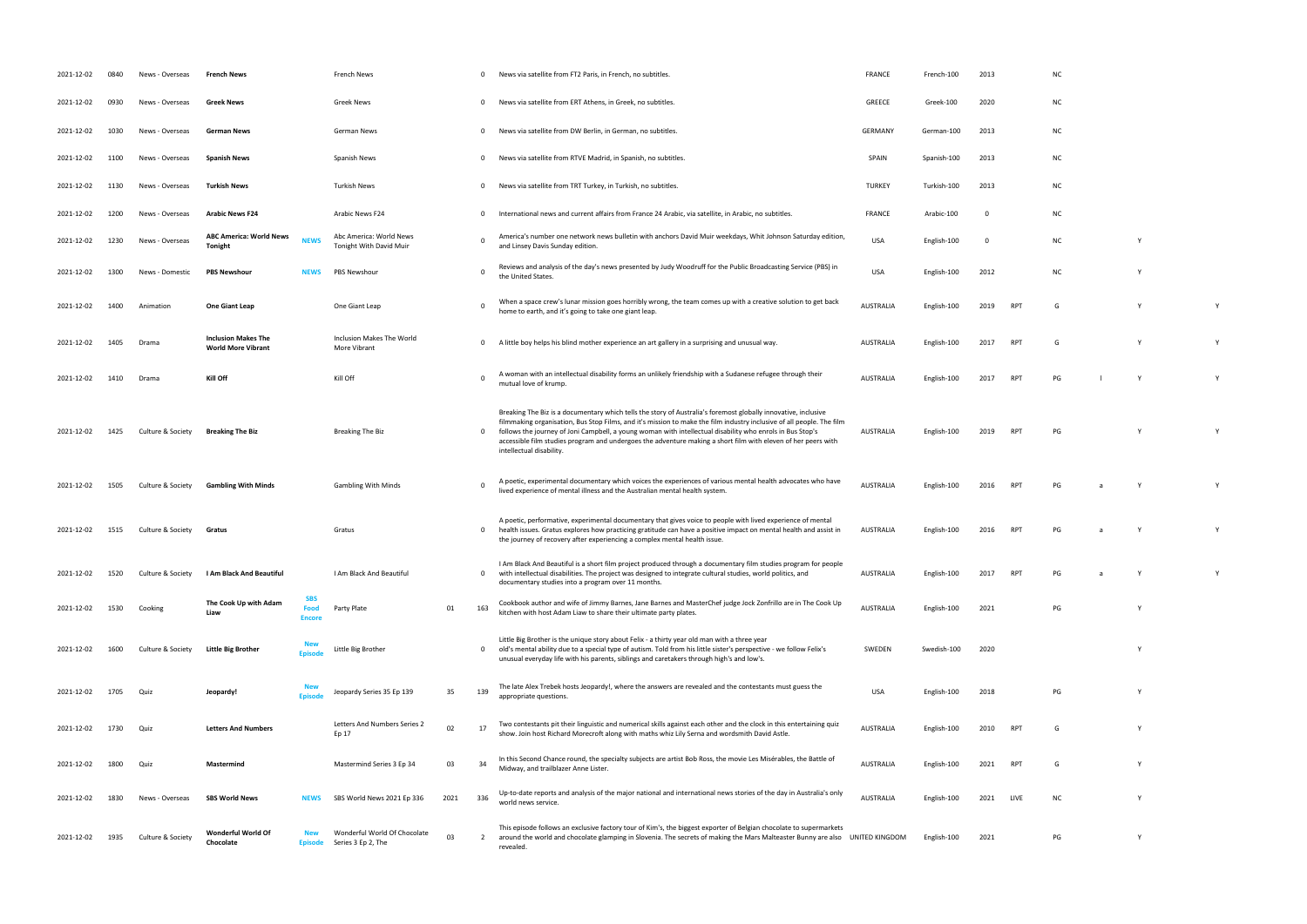| 2021-12-02      | 2030 | Thrillei                | <b>Red Election</b><br>Enicor                         | Red Election Series 1 Ep 7                      | 01   | - 7          | Beatrice's only friend is Yelena - an asset who works for the GRU in Russia. Yelena passes on urgent intel about an UNITED KINGDOM<br>imminent terrorist attack on a London night club.                                                                                                                                                                                                                                                                                                                                                                                                                                                              |                  | English-90; Danish-<br>5; Russian-5 | 2021                    |                 | MA        |      |          |          |  |
|-----------------|------|-------------------------|-------------------------------------------------------|-------------------------------------------------|------|--------------|------------------------------------------------------------------------------------------------------------------------------------------------------------------------------------------------------------------------------------------------------------------------------------------------------------------------------------------------------------------------------------------------------------------------------------------------------------------------------------------------------------------------------------------------------------------------------------------------------------------------------------------------------|------------------|-------------------------------------|-------------------------|-----------------|-----------|------|----------|----------|--|
| 2021-12-02      | 2130 | Culture & Society       | <b>New Series</b><br>Murder Case<br><b>Premiere</b>   | Murder Case Series 1 Ep 1                       | 2019 |              | In March 2018, 47-year-old, mother of one, Julie Reilly was reported missing. After an extensive 4 week long<br>search fails to find her, the skilled investigators of Police Scotland's Major Investigations Team take up the case. A<br>set of suspicious circumstances and a horrific forensic discovery lead them to a suspect. The detectives now need<br>to find Julie's body and gather enough evidence to charge and ultimately convict him.                                                                                                                                                                                                 | UNITED KINGDOM   | English-100                         | 2019                    |                 | МA        |      |          |          |  |
| 2021-12-02      | 2235 | News - Domestic         | <b>NEWS</b><br><b>SBS World News Late</b>             | SBS World News Late 2021 Ep<br>239              | 2021 | 239          | Up-to-date reports and analysis of the major national and international news stories of the day in Australia's only<br>world news service.                                                                                                                                                                                                                                                                                                                                                                                                                                                                                                           | <b>AUSTRALIA</b> | English-100                         | 2021                    | LIVE            | NC        |      |          |          |  |
| 2021-12-02      | 2300 | Crime                   | Gomorrah                                              | Gomorrah Series 1 Ep 8                          | 01   |              | Genny has strikingly changed and no longer needs his family or his mentor Ciro. Surrounding himself with 'his<br>boys' from the videogame parlor, he takes matters into his own hands. His main objective for the moment being<br>to get rid of the current mayor, he soon replaces him with a personal friend, Michele Casillo. Libel, slander,<br>rigging votes, extortion, or murder if necessary - Genny leads the campaign with cold determination. Increasingly<br>keeping Ciro at a distance, Genny might just have to be careful when he demands subordination and loyalty.<br>There's something in the air. Does Ciro have a secret agenda? | <b>ITALY</b>     | Italian-100                         | 2014                    | RPT             | M         | alsv |          | <b>Y</b> |  |
| 2021-12-02      | 2355 | Contemporary            | <b>Whiskey Cavalier</b>                               | Good Will Hunting                               | 01   | 10           | When an unexpected murder shocks everyone, Will goes to a dark place as he and the rest of the team are tasked<br>to hunt down the culprit behind this unsettling attack.                                                                                                                                                                                                                                                                                                                                                                                                                                                                            | <b>USA</b>       | English-100                         | 2019                    | <b>RPT</b>      | M         | S V  |          |          |  |
| 2021-12-02      | 2445 | Contemporary            | <b>Whiskey Cavalier</b>                               | College Confidential                            | 01   | 11           | The team goes undercover at a college to take down their new target - an engineering prodigy suspected of<br>building a super weapon.                                                                                                                                                                                                                                                                                                                                                                                                                                                                                                                | <b>USA</b>       | English-100                         | 2019                    | RPT             | M         |      |          |          |  |
| 2021-12-02      | 2535 | Contemporary            | <b>Whiskey Cavalier</b>                               | Two Of A Kind                                   | 01   | 12           | Frankie's commitment to cold-hearted professionalism is tested when the team's new mission to take down the<br>head of a massive drug operation reunites her with a former guardian, Kelly Ashland (Christa Miller). Meanwhile,<br>Jai and Standish discover that Susan has been writing psych evaluations on every member of the team, and their<br>curiosity leads them to an unpleasant surprise.                                                                                                                                                                                                                                                 | <b>USA</b>       | English-100                         | 2019                    | RPT             |           | S V  |          |          |  |
| 2021-12-02      | 2625 | Contemporary            | <b>Whiskey Cavalier</b>                               | Czech Mate                                      | 01   | 13           | All for one and one for all - or is it? In this finale, Alex Ollerman attempts to force the team to commit a terrorist<br>attack for The Trust, using Ray's life as leverage. Meanwhile, Jai helps Standish deal with a revelation about Tyna,<br>and Will and Frankie come to a realisation about their relationship.                                                                                                                                                                                                                                                                                                                               | USA              | English-100                         | 2019                    | RP <sup>-</sup> |           | S V  |          |          |  |
| 2021-12-02 2715 |      | Nature &<br>Environment | <b>Sinkholes: Deadly Drops</b>                        | Terror On Your Doorstep, The                    | 02   | -5           | Sinkholes cause terror and destruction, ravaging our landscapes and destroying people's lives and properties. This<br>episode follows incredible survival stories from people all over the world who lived to tell the tale.                                                                                                                                                                                                                                                                                                                                                                                                                         | UNITED KINGDOM   | English-100                         | 2018                    | RPT             | M         |      |          |          |  |
| 2021-12-02      | 2810 | Biography               | <b>Vice Guide To Film</b>                             | Coen Brothers                                   | 01   | 12           | George Clooney, Jeff Bridges and John Turturro analyse the auteur tag team of Joel and Ethan Coen, sharing<br>stories from the set and breaking down scenes from Oscar-winning classics Fargo and No Country For Old Men.                                                                                                                                                                                                                                                                                                                                                                                                                            | <b>USA</b>       | English-100                         | 2016                    | RP <sup>-</sup> | MA        |      |          |          |  |
| 2021-12-02      | 2855 | Cooking                 | Poh & Co. Bitesize                                    | Family                                          | 01   | 3            | Step into the always delicious world of acclaimed cook, artist, and lover of life - Poh Ling Yeow.                                                                                                                                                                                                                                                                                                                                                                                                                                                                                                                                                   | <b>AUSTRALIA</b> | English-100                         | 2014                    | RPT             | G         |      |          |          |  |
| 2021-12-03      | 0500 | News - Overseas         | <b>France 24 Feature</b>                              | France 24 Feature                               |      | $^{\circ}$   | News feature in English from France 24, Paris.                                                                                                                                                                                                                                                                                                                                                                                                                                                                                                                                                                                                       | <b>FRANCE</b>    | English-100                         | $\overline{\mathbf{0}}$ |                 | <b>NC</b> |      | <b>V</b> |          |  |
| 2021-12-03      | 0515 | News - Domestic         | <b>NHK World English News</b>                         | Nhk World English News<br>Morning               |      | 0            | News from Japan's Broadcasting Corporation, NHK, delivering the latest in business, technology, health,<br>environmental and world news, in English.                                                                                                                                                                                                                                                                                                                                                                                                                                                                                                 | <b>JAPAN</b>     | English-100                         | $\overline{\mathbf{0}}$ |                 | <b>NC</b> |      |          |          |  |
| 2021-12-03      | 0530 | News - Domestic         | <b>Deutsche Welle English</b><br><b>News</b>          | Deutsche Welle English News<br>Morning          |      | $\mathbf 0$  | News and analysis of the top international and European news and current affairs from Berlin, in English.                                                                                                                                                                                                                                                                                                                                                                                                                                                                                                                                            | <b>GERMANY</b>   | English-100                         | $\mathbf 0$             |                 | <b>NC</b> |      |          |          |  |
| 2021-12-03      | 0600 | News - Domestic         | <b>France 24 English News</b><br><b>First Edition</b> | France 24 English News<br>Morning First Edition |      | 0            | International news and current affairs television from Paris, offering a French perspective on world events, in<br>English.                                                                                                                                                                                                                                                                                                                                                                                                                                                                                                                          | <b>FRANCE</b>    | English-100                         | $\mathbf 0$             | <b>RPT</b>      | ΝC        |      |          |          |  |
| 2021-12-03      | 0630 | News - Domestic         | Al Jazeera English News                               | Al Jazeera News First Edition                   |      | $^{\circ}$   | News via satellite from Al Jazeera Satellite Network, Qatar, in English.                                                                                                                                                                                                                                                                                                                                                                                                                                                                                                                                                                             | QATAR            | English-100                         | $\overline{\mathbf{0}}$ |                 | ΝC        |      | Y        |          |  |
| 2021-12-03      | 0700 | News - Overseas         | <b>BBC News</b>                                       | BBC 6 O'clock News                              |      | $\mathbf 0$  | BBC 6.00pm evening news via satellite from London, UK, in English.                                                                                                                                                                                                                                                                                                                                                                                                                                                                                                                                                                                   | UNITED KINGDOM   | English-100                         | $\overline{\mathbf{0}}$ |                 | NC        |      | v        |          |  |
| 2021-12-03      | 0730 | News - Overseas         | <b>Italian News</b>                                   | Italian News Daily                              |      | $\mathbf 0$  | News via satellite from RAI Rome in Italian, no subtitles.                                                                                                                                                                                                                                                                                                                                                                                                                                                                                                                                                                                           | <b>ITALY</b>     | Italian-100                         | 2013                    |                 | NC        |      |          |          |  |
| 2021-12-03      | 0810 | News - Overseas         | Filipino News                                         | Filipino News                                   |      | $\mathbf 0$  | News via satellite from ABS-CBN Manila, in Tagalog, no subtitles.                                                                                                                                                                                                                                                                                                                                                                                                                                                                                                                                                                                    | PHILIPPINES      | Filipino-100                        | 2013                    |                 | NC        |      |          |          |  |
| 2021-12-03      | 0840 | News - Overseas         | <b>French News</b>                                    | French News                                     |      | $\mathbf 0$  | News via satellite from FT2 Paris, in French, no subtitles.                                                                                                                                                                                                                                                                                                                                                                                                                                                                                                                                                                                          | FRANCE           | French-100                          | 2013                    |                 | NC        |      |          |          |  |
| 2021-12-03      | 0930 | News - Overseas         | <b>Greek News</b>                                     | Greek News                                      |      | $^{\circ}$   | News via satellite from ERT Athens, in Greek, no subtitles.                                                                                                                                                                                                                                                                                                                                                                                                                                                                                                                                                                                          | <b>GREECE</b>    | Greek-100                           | 2020                    |                 | <b>NC</b> |      |          |          |  |
| 2021-12-03      | 1030 | News - Overseas         | <b>German News</b>                                    | German News                                     |      | $\mathbf{0}$ | News via satellite from DW Berlin, in German, no subtitles.                                                                                                                                                                                                                                                                                                                                                                                                                                                                                                                                                                                          | <b>GERMANY</b>   | German-100                          | 2013                    |                 | NC        |      |          |          |  |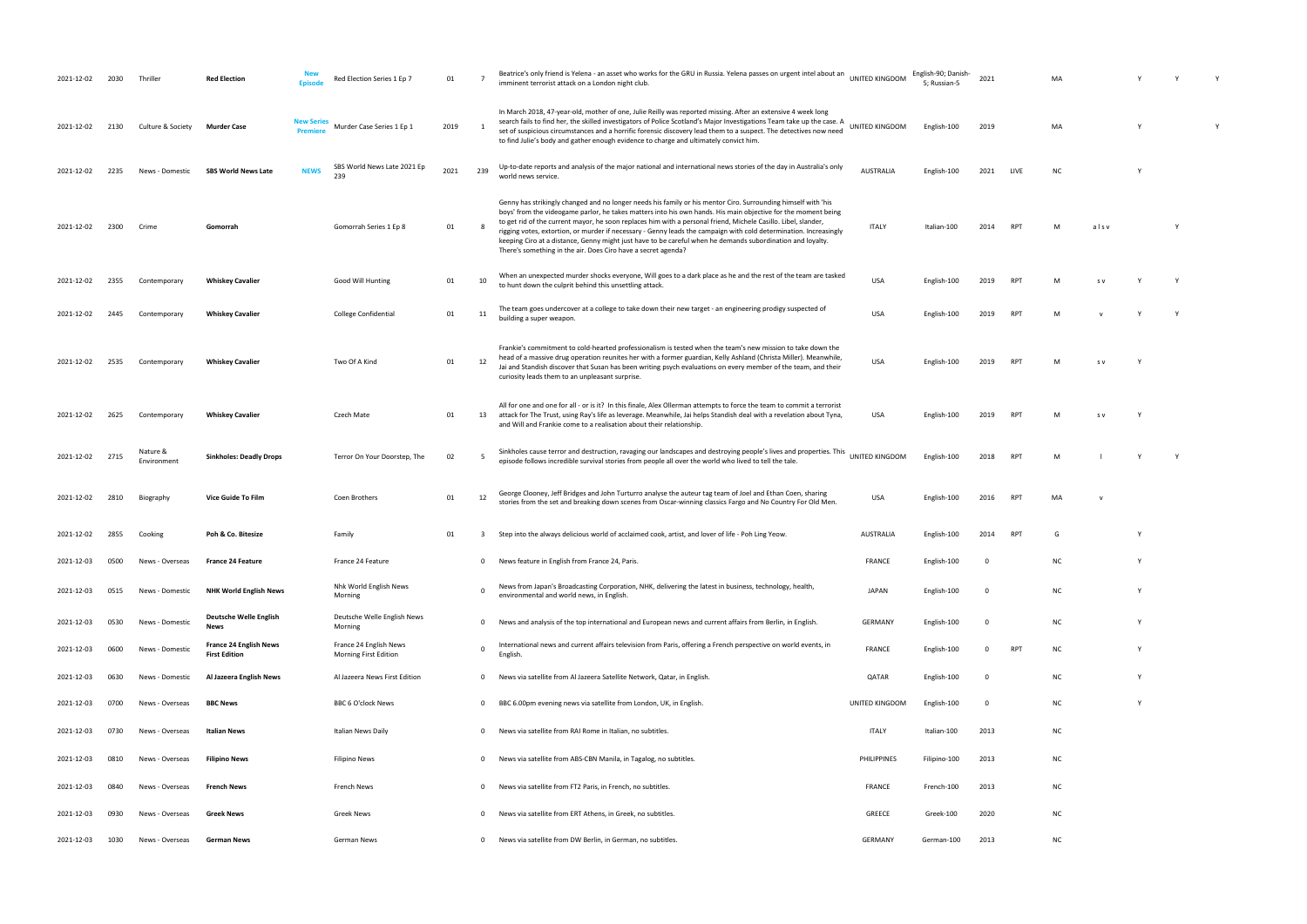| 2021-12-03 | 1100 | News - Overseas   | <b>Spanish News</b>                              |                                     | Spanish News                                                  |      | 0              | News via satellite from RTVE Madrid, in Spanish, no subtitles.                                                                                                                                                                                                                                                                                                                                                                                                                                            | SPAIN            | Spanish-100 | 2013 |             | ΝC        |     |              |  |
|------------|------|-------------------|--------------------------------------------------|-------------------------------------|---------------------------------------------------------------|------|----------------|-----------------------------------------------------------------------------------------------------------------------------------------------------------------------------------------------------------------------------------------------------------------------------------------------------------------------------------------------------------------------------------------------------------------------------------------------------------------------------------------------------------|------------------|-------------|------|-------------|-----------|-----|--------------|--|
| 2021-12-03 | 1130 | News - Overseas   | Turkish News                                     |                                     | <b>Turkish News</b>                                           |      | $\mathbf{0}$   | News via satellite from TRT Turkey, in Turkish, no subtitles.                                                                                                                                                                                                                                                                                                                                                                                                                                             | <b>TURKEY</b>    | Turkish-100 | 2013 |             | ΝC        |     |              |  |
| 2021-12-03 | 1200 | News - Overseas   | <b>Arabic News F24</b>                           |                                     | Arabic News F24                                               |      | $\mathbf{0}$   | International news and current affairs from France 24 Arabic, via satellite, in Arabic, no subtitles.                                                                                                                                                                                                                                                                                                                                                                                                     | <b>FRANCE</b>    | Arabic-100  | 0    |             | ΝC        |     |              |  |
| 2021-12-03 | 1230 | News - Overseas   | <b>ABC America: World News</b><br><b>Tonight</b> | <b>NEWS</b>                         | Abc America: World News<br>Tonight With David Muir            |      | $\Omega$       | America's number one network news bulletin with anchors David Muir weekdays, Whit Johnson Saturday edition,<br>and Linsey Davis Sunday edition.                                                                                                                                                                                                                                                                                                                                                           | <b>USA</b>       | English-100 | 0    |             | ΝC        |     | $\mathsf{Y}$ |  |
| 2021-12-03 | 1300 | News - Domestic   | <b>PBS Newshour</b>                              | NEWS                                | PBS Newshour                                                  |      | $\Omega$       | Reviews and analysis of the day's news presented by Judy Woodruff for the Public Broadcasting Service (PBS) in<br>the United States.                                                                                                                                                                                                                                                                                                                                                                      | <b>USA</b>       | English-100 | 2012 |             | <b>NC</b> |     | $\mathbf{v}$ |  |
| 2021-12-03 | 1400 | Culture & Society | <b>No Distinguishing</b><br><b>Features</b>      |                                     | No Distinguishing Features                                    |      | $\mathbf{0}$   | No Distinguishing Features showcases the stories of six people with disabilities from across Australia and New<br>Zealand. Six people who were given a strict roadmap to life from the moment they were born. Six people who<br>went on to tear those roadmaps to shreds. From a young Paralympian's journey to achieve his childhood dream,<br>to a mother fighting for her intellectually disabled son's right to a fair wage - these people share their lives with<br>honesty, humour and heartbreak.  | <b>AUSTRALIA</b> | English-100 | 2020 | RP1         | PG        |     |              |  |
| 2021-12-03 | 1530 | Culture & Society | <b>Specially For Me</b>                          |                                     | <b>Premiere</b> Specially For Me                              |      | $\Omega$       | A man living with retinitis pigmentosa examines his routines, habits, and idiosyncrasies that help him get through<br>the day.                                                                                                                                                                                                                                                                                                                                                                            | <b>AUSTRALIA</b> | English-100 | 2021 |             |           |     |              |  |
| 2021-12-03 | 1540 | Cooking           | The Cook Up with Adam<br>Liaw                    | <b>SBS</b><br>Food<br><b>Encore</b> | Mango                                                         | 01   | 164            | Host Adam Liaw is joined by Universal/Paramount's Christine Manfield and Longrain's Martin Boetz in The Cook<br>Up kitchen to create their favourite mango dishes.                                                                                                                                                                                                                                                                                                                                        | <b>AUSTRALIA</b> | English-100 | 2021 |             | PG        |     | $\mathsf{Y}$ |  |
| 2021-12-03 | 1610 | Culture & Society | <b>Focus On Ability Film</b><br>Festival 2021    | <b>Premiere</b>                     | Focus On Ability Film Festival<br>2021                        |      | $\mathbf{0}$   | Focus on Ability Film Festival is a short film festival which is aimed at raising awareness of the abilities of people<br>with a disability, with participants from all over the globe competing for over \$100,000 worth of cash and prizes.<br>Films must be a maximum of 5 minutes duration and carry the theme of focussing on the ability of people with a<br>disability. This year saw a total of 267 entries, including 82 school entrants and 62 International films from across<br>19 countries. | AUSTRALIA        | English-100 | 2021 |             |           |     | Y            |  |
| 2021-12-03 | 1705 | Quiz              | Jeopardy!                                        | <b>Episode</b>                      | Jeopardy Series 35 Ep 140                                     | 35   | 140            | The late Alex Trebek hosts Jeopardy!, where the answers are revealed and the contestants must guess the<br>appropriate questions.                                                                                                                                                                                                                                                                                                                                                                         | <b>USA</b>       | English-100 | 2018 |             | PG        |     | $\mathsf{Y}$ |  |
| 2021-12-03 | 1730 | Quiz              | <b>Letters And Numbers</b>                       |                                     | Letters And Numbers Series 2<br>Ep 18                         | 02   | 18             | Two contestants pit their linguistic and numerical skills against each other and the clock in this entertaining quiz<br>show. Join host Richard Morecroft along with maths whiz Lily Serna and wordsmith David Astle.                                                                                                                                                                                                                                                                                     | <b>AUSTRALIA</b> | English-100 | 2010 | <b>RPT</b>  | G         |     | <b>Y</b>     |  |
| 2021-12-03 | 1800 | Quiz              | Mastermind                                       |                                     | Mastermind Series 3 Ep 35                                     | 03   | 35             | In this final round, the four reigning champions from this cycle battle it out to progress to the semi-finals.                                                                                                                                                                                                                                                                                                                                                                                            | AUSTRALIA        | English-100 | 2021 | RP1         | G         |     |              |  |
| 2021-12-03 | 1830 | News - Overseas   | <b>SBS World News</b>                            | <b>NEWS</b>                         | SBS World News 2021 Ep 337                                    | 2021 | 337            | Up-to-date reports and analysis of the major national and international news stories of the day in Australia's only<br>world news service.                                                                                                                                                                                                                                                                                                                                                                | <b>AUSTRALIA</b> | English-100 | 2021 | LIVE        | ΝC        |     | <b>Y</b>     |  |
| 2021-12-03 | 1930 | History           | Inside Balmoral                                  | Episode                             | Inside Balmoral Series 1 Ep 2                                 | 01   | $\overline{2}$ | As young Queen Elizabeth settled into life on the throne, she struggled with her dual role of monarch and<br>mother. At Balmoral the Queen and Prince Philip were able to enjoy quality time with their growing family, with<br>Philip placed in charge of the big family decisions. This informal Royal Family at Balmoral was revealed in a<br>landmark documentary in 1969, which showed what life was like on this Royal retreat.                                                                     | UNITED KINGDOM   | English-100 | 2017 |             | PG        |     | Y            |  |
| 2021-12-03 | 2030 | History           | <b>Empire with Michael</b><br>Portillo           |                                     | Portillo's Hidden History The<br>British Empire Series 1 Ep 2 | 01   | 2              | Michael travels to the Empire's Caribbean capital, Jamaica, to uncover how Britain amassed the wealth to<br>conquer the world. In the mid-17th century, the undisputed global superpower was Spain, which controlled the<br>Americas and Caribbean. But when Oliver Cromwell deposed King Charles I, he sent the first state-sponsored<br>expeditions of conquest to take the parts of the Spanish Empire that were undefended. The first territory to be<br>taken was Jamaica.                           | UNITED KINGDOM   | English-100 | 2020 | RP1         | м         | a d |              |  |
| 2021-12-03 | 2125 | History           | Dig World War II                                 | <b>New</b><br>Episode               | Dig World War II Series 1 Ep 2                                | 01   | $\overline{2}$ | Historian Dan Snow joins military archaeologists as they investigate the former battlegrounds of the Second<br>World War, uncovering little-known stories through excavations and dives across Europe. In this episode, Dan<br>explores Canada's role in the air war by going diving for wreckage from a famous transatlantic crash, checking out<br>a top-secret German missile bunker, and solving the mystery of a tragic crash.                                                                       | UNITED KINGDOM   | English-100 | 2012 | RP1         |           |     |              |  |
| 2021-12-03 | 2220 | News - Domestic   | <b>SBS World News Late</b>                       | <b>NEWS</b>                         | SBS World News Late 2021 Ep<br>240                            | 2021 | 240            | Up-to-date reports and analysis of the major national and international news stories of the day in Australia's only<br>world news service.                                                                                                                                                                                                                                                                                                                                                                | <b>AUSTRALIA</b> | English-100 | 2021 | <b>LIVE</b> | <b>NC</b> |     |              |  |
| 2021-12-03 | 2250 | Variety           | The Back Side Of<br>Television                   |                                     | Can't Reach The Hospital TV<br>Remote                         | 01   | -3             | Mitch dives into Australian TV to revisit an infamous news report and explores if any one actually learnt their<br>lesson. Plus, boomers complaining!                                                                                                                                                                                                                                                                                                                                                     | AUSTRALIA        | English-100 | 2021 | RP1         | MA        |     | Y            |  |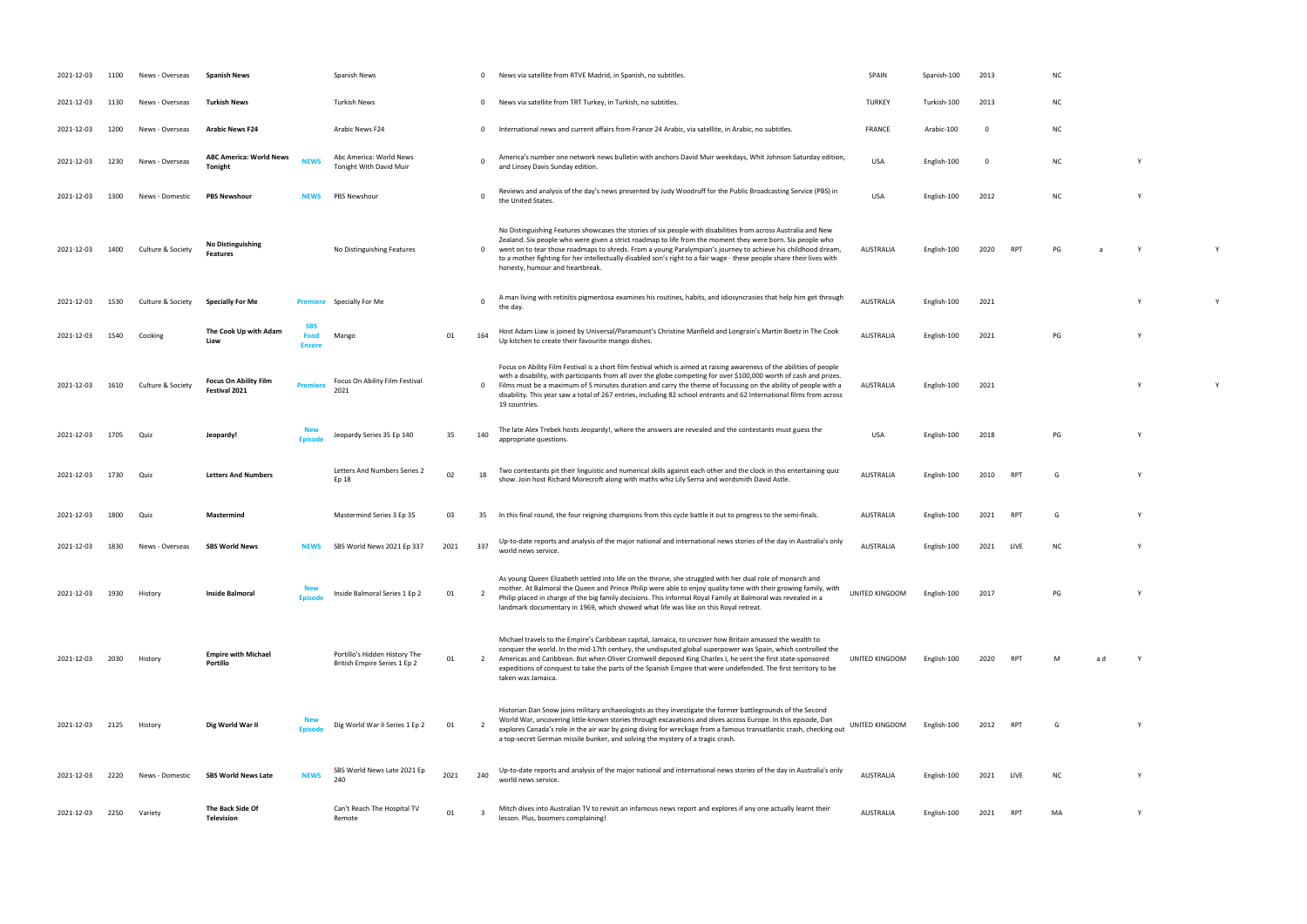| 2021-12-03 | 2325 | Contemporary            | <b>The Hunting</b>                             | Pics Or It Didn't Happen                        | 01 | $\overline{\phantom{a}}$ | At West Park High, teachers Ray and Eliza discuss their school's hard-line policies around sex and technology, and<br>a burgeoning new romance soon begins between the two. When Ray finds a naked photo of diligent student<br>Amandip (Dip) Dhaliwal on the phone of her new boyfriend Nassim Bitar, he decides to keep his students safe<br>from repercussions and not report it. But, when he finds the photo has been uploaded to an illegal website, Ray is<br>thrown into a spin. Meanwhile, at nearby Spencer High, sixteen year-old Zoe Hunt-Laskaris has been<br>experimenting with online sex with popular, confident Andy Luke.                                                                                | AUSTRALIA      | English-100  | 2019        | <b>RPT</b> |           | alns |   |  |
|------------|------|-------------------------|------------------------------------------------|-------------------------------------------------|----|--------------------------|----------------------------------------------------------------------------------------------------------------------------------------------------------------------------------------------------------------------------------------------------------------------------------------------------------------------------------------------------------------------------------------------------------------------------------------------------------------------------------------------------------------------------------------------------------------------------------------------------------------------------------------------------------------------------------------------------------------------------|----------------|--------------|-------------|------------|-----------|------|---|--|
| 2021-12-03 | 2425 | Contemporary            | <b>The Hunting</b>                             | Dtf?                                            | 01 | $\overline{2}$           | Ray and Eliza agree to keep the presence of the website hidden from their principal, in the hope that Nassim will<br>be able to get Dip's photo down before she finds out. However, Dip is trolled anonymously online - and when she<br>discovers why, she finds it impossible to keep it hidden from her conservative mother. At Spencer High, Zoe<br>discovers an image of her tryst with Andy stuck to her locker - but can't believe it when the school refuses to do<br>anything about the situation.                                                                                                                                                                                                                 | AUSTRALIA      | English-100  | 2019        | <b>RPT</b> |           | ans  |   |  |
| 2021-12-03 | 2525 | Contemporary            | <b>The Hunting</b>                             | #shittyboys                                     | 01 | $\overline{\mathbf{3}}$  | As the police begin to investigate Andy, his mother Simone starts to consider that her husband and son have<br>been lying to her. Eliza is disappointed at her school's lacklustre response to the issue and decides to report the<br>website to the press, hoping to increase public pressure and bring about a change in culture. Ray feels betrayed<br>and their relationship hangs by a thread. When Nassim's attempts to reconcile with Dip lead to her father finding<br>out about the photo, she looks for support online - leading her to Zoe, who has decided to publicly out Andy in<br>social media. Zoe convinces Nassim and Dip to take their case to the police - which leads to unexpected<br>consequences. | AUSTRALIA      | English-100  | 2019        | <b>RPT</b> | M         | alns |   |  |
| 2021-12-03 | 2625 | Contemporary            | <b>The Hunting</b>                             | Sluts                                           | 01 | $\overline{4}$           | Nassim and Dip's confession to the police leads them to court. While tensions bubble over, the judge throws the<br>case out - which is a relief, but also doesn't bring any justice for Andy. As everyone tries to return to their lives,<br>Ray is forced to confront that he may have done more harm than good as Dip is removed from his maths class -<br>and turns to a reluctant Eliza for help. While Zoe and Dip seek some kind of retribution against Andy, Simone<br>finally accepts the reality of her family - and the fact that there might not be anything she can do about them.                                                                                                                             | AUSTRALIA      | English-100  | 2019        | <b>RPT</b> |           | alns |   |  |
| 2021-12-03 | 2725 | Nature &<br>Environment | <b>Sinkholes: Deadly Drops</b>                 | Florida: Sinkhole Capital Of The<br>World       | 02 |                          | Sinkholes are causing chaos and devastation every time they appear. In this program, we hear from the people<br>who live in one of the world's sinkhole danger zones: Florida.                                                                                                                                                                                                                                                                                                                                                                                                                                                                                                                                             | UNITED KINGDOM | English-100  | 2018        | <b>RPT</b> | PG.       |      |   |  |
| 2021-12-03 | 2820 | Biography               | Vice Guide To Film                             | Spike Lee                                       | 01 | 11                       | Samuel L. Jackson, Clive Owen and John Turturro tackle the tough truths of Spike Lee, whose political<br>provocations and bold storytelling have earned him controversy and acclaim.                                                                                                                                                                                                                                                                                                                                                                                                                                                                                                                                       | <b>USA</b>     | English-100  | 2016        | <b>RPT</b> | M         | adlv |   |  |
| 2021-12-03 | 2850 | Cooking                 | Poh & Co. Bitesize                             | Community                                       | 01 | 4                        | Welcome to the always delicious world of acclaimed cook, artist, and lover of life - Poh Ling Yeow.                                                                                                                                                                                                                                                                                                                                                                                                                                                                                                                                                                                                                        | AUSTRALIA      | English-100  | 2014        | RPT        | G         |      |   |  |
| 2021-12-03 | 2855 | Cooking                 | Poh & Co. Bitesize                             | LoveAnd Pizza!                                  | 01 | 5                        | Step into the always delicious world of acclaimed cook, artist, and lover of life - Poh Ling Yeow.                                                                                                                                                                                                                                                                                                                                                                                                                                                                                                                                                                                                                         | AUSTRALIA      | English-100  | 2014        | <b>RPT</b> | G         |      |   |  |
| 2021-12-04 | 0500 | News - Overseas         | <b>France 24 Feature</b>                       | France 24 Feature                               |    | $\mathbf{0}$             | News feature in English from France 24, Paris.                                                                                                                                                                                                                                                                                                                                                                                                                                                                                                                                                                                                                                                                             | FRANCE         | English-100  |             |            | <b>NC</b> |      |   |  |
| 2021-12-04 | 0515 | News - Domestic         | <b>NHK World English News</b>                  | Nhk World English News<br>Morning               |    | $\Omega$                 | News from Japan's Broadcasting Corporation, NHK, delivering the latest in business, technology, health,<br>environmental and world news, in English.                                                                                                                                                                                                                                                                                                                                                                                                                                                                                                                                                                       | <b>JAPAN</b>   | English-100  |             |            | <b>NC</b> |      |   |  |
| 2021-12-04 | 0530 | News - Domestic         | Deutsche Welle English<br>News                 | Deutsche Welle English News<br>Morning          |    | $\mathbf{0}$             | News and analysis of the top international and European news and current affairs from Berlin, in English                                                                                                                                                                                                                                                                                                                                                                                                                                                                                                                                                                                                                   | GERMANY        | English-100  | - 0         |            | NC        |      | Y |  |
| 2021-12-04 | 0600 | News - Domestic         | France 24 English News<br><b>First Edition</b> | France 24 English News<br>Morning First Edition |    | $\mathbf 0$              | International news and current affairs television from Paris, offering a French perspective on world events, in<br>English                                                                                                                                                                                                                                                                                                                                                                                                                                                                                                                                                                                                 | <b>FRANCE</b>  | English-100  | $^{\circ}$  | <b>RPT</b> | NC        |      | Y |  |
| 2021-12-04 | 0630 | News - Domestic         | Al Jazeera English News                        | Al Jazeera News First Edition                   |    | $\mathbf{0}$             | News via satellite from Al Jazeera Satellite Network, Qatar, in English.                                                                                                                                                                                                                                                                                                                                                                                                                                                                                                                                                                                                                                                   | QATAR          | English-100  | $\mathbf 0$ |            | NC        |      |   |  |
| 2021-12-04 | 0700 | News - Overseas         | <b>BBC News</b>                                | <b>BBC 6 O'clock News</b>                       |    | $\mathbf{0}$             | BBC 6.00pm evening news via satellite from London, UK, in English.                                                                                                                                                                                                                                                                                                                                                                                                                                                                                                                                                                                                                                                         | UNITED KINGDOM | English-100  | $\Omega$    |            | <b>NC</b> |      |   |  |
| 2021-12-04 | 0730 | News - Overseas         | Italian News                                   | Italian News Daily                              |    | $\mathbf{0}$             | News via satellite from RAI Rome in Italian, no subtitles.                                                                                                                                                                                                                                                                                                                                                                                                                                                                                                                                                                                                                                                                 | ITALY          | Italian-100  | 2013        |            | NC        |      |   |  |
| 2021-12-04 | 0810 | News - Overseas         | <b>Filipino News</b>                           | Filipino News                                   |    | $\mathbf 0$              | News via satellite from ABS-CBN Manila, in Tagalog, no subtitles.                                                                                                                                                                                                                                                                                                                                                                                                                                                                                                                                                                                                                                                          | PHILIPPINES    | Filipino-100 | 2013        |            | NC        |      |   |  |
| 2021-12-04 | 0840 | News - Overseas         | <b>French News</b>                             | French News                                     |    | $\Omega$                 | News via satellite from FT2 Paris, in French, no subtitles.                                                                                                                                                                                                                                                                                                                                                                                                                                                                                                                                                                                                                                                                | <b>FRANCE</b>  | French-100   | 2013        |            | NC        |      |   |  |
| 2021-12-04 | 0930 | News - Overseas         | <b>Greek News</b>                              | Greek News                                      |    | $\Omega$                 | News via satellite from ERT Athens, in Greek, no subtitles.                                                                                                                                                                                                                                                                                                                                                                                                                                                                                                                                                                                                                                                                | GREECE         | Greek-100    | 2020        |            | NC        |      |   |  |
| 2021-12-04 | 1030 | News - Overseas         | <b>German News</b>                             | German News                                     |    | 0                        | News via satellite from DW Berlin, in German, no subtitles.                                                                                                                                                                                                                                                                                                                                                                                                                                                                                                                                                                                                                                                                | GERMANY        | German-100   | 2013        |            | NC        |      |   |  |
| 2021-12-04 | 1100 | News - Overseas         | <b>Spanish News</b>                            | Spanish News                                    |    | $\mathbf{0}$             | News via satellite from RTVE Madrid, in Spanish, no subtitles.                                                                                                                                                                                                                                                                                                                                                                                                                                                                                                                                                                                                                                                             | SPAIN          | Spanish-100  | 2013        |            | <b>NC</b> |      |   |  |